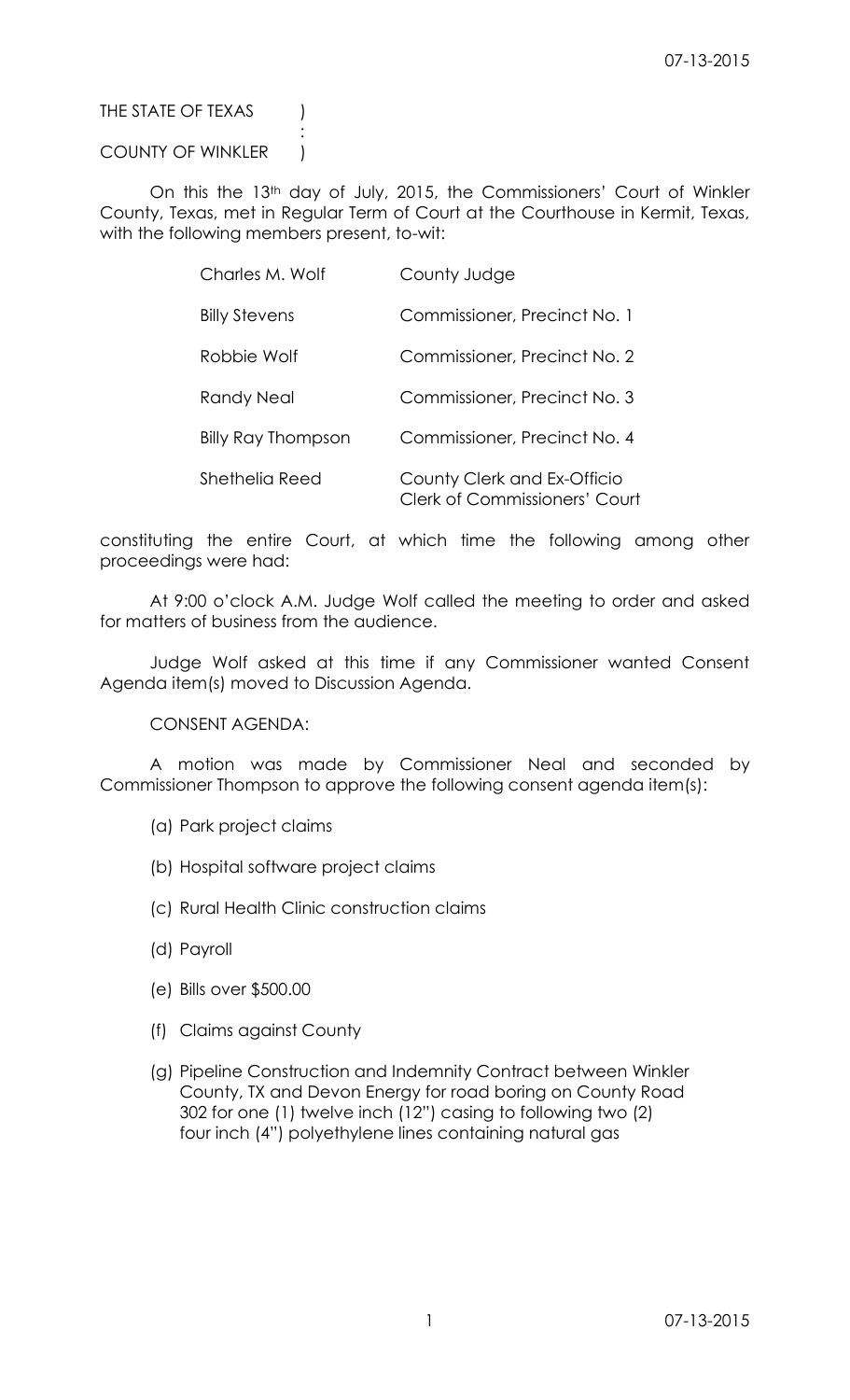### 07-13-2015





12. The parties agree that the versue for any cross of action filed in enforce or involve the volume meter of the contrast shall be in Winkler Coordy, Texas.

2 07-13-2015

-<br>Zool Brie (Rovied Marts (1, 2013)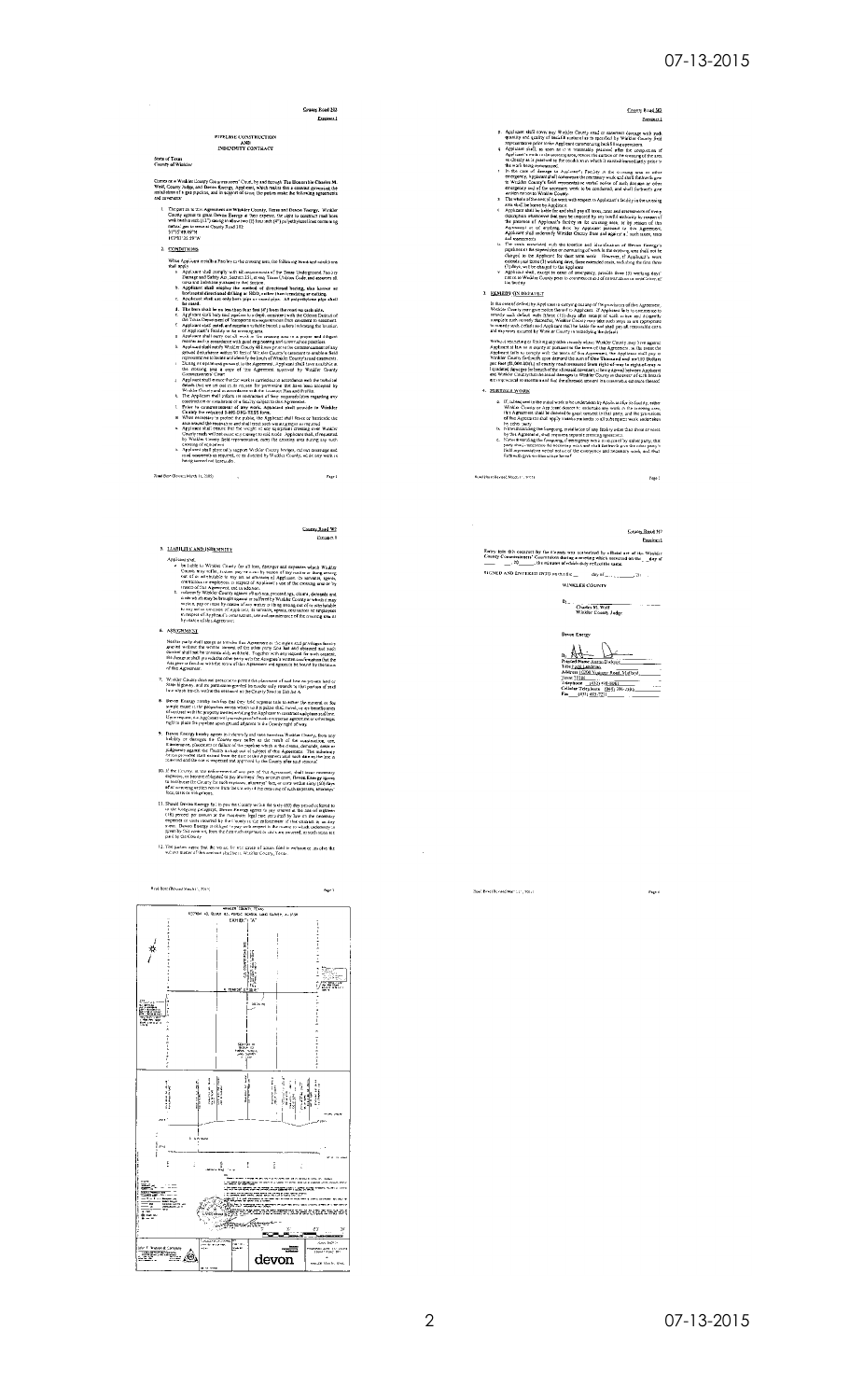- (h) Request of Betty Arnold, representing Winkler County Roughneck Cheerleaders to use the Recreation Center at County Park in Kermit for camp from Monday, August 10, 2015 through Saturday, August 15, 2015
- (i) Payments for County Road paving projects from budgeted lateral road funds:
	- 1. Western Emulsions for emulsion in the amount of \$89,625.22;
	- 2. HollyFrontier Refining and Marketing LLC, for emulsion in the amount of \$11,085.63;
	- 3. HollyFrontier Refining and Marketing LLC, for emulsion in the amount of \$10,942.30;
	- 4. HollyFrontier Refining and Marketing LLC, for emulsion in the amount of \$ \$10,196.11;
	- 5. HollyFrontier Refining and Marketing LLC, for emulsion in the amount of \$10,976.24;
	- 6. Heartland for emulsion in the amount of \$17,422.65; and
	- 7. Capitol Aggregates Inc. for aggregate in the amount of \$17,598.34.
- (j) Payment in the amount of \$200.00 to State Farm Fire and Casualty Company for the following surety bond from budgeted funds:
	- 1. Brenda Barron, Deputy Auditor, for the period of August 04, 2015 through August 04, 2016 in the amount of \$100.00 and
	- 2. Renee Suzanne Treadwell, Chief Deputy Auditor, for the period of August 07, 2015 through August 07, 2016 in the amount of \$100.00;

which motion became an order of the Court upon the following vote:

Ayes: Commissioners Stevens, Wolf, Neal and Thompson Noes: None

A motion was made by Commissioner Neal and seconded by Commissioner Thompson to approve salary amendment in an amount not to exceed \$40,000.00 for Chief Adult Probation Officer for Winkler County from contingency funds; which motion became an order of the Court upon the following vote:

Ayes: Commissioners Stevens, Wolf, Neal and Thompson Noes: None

The Court received reports from Laurie Shropshire, Librarian, regarding activities at the Kermit Library; James Everett, Chief Paramedic, regarding the Emergency Medical Service; Robin Hawkins, Director, regarding activities at the Senior Citizens Recreation Center; John Leavitt, Superintendent/Greens keeper, regarding activities at the Winkler County Golf Course; Rosa Parker, Clerk, regarding probation activities and Dena Floyd, Extension Agent – Agriculture, regarding 4-H and agriculture activities.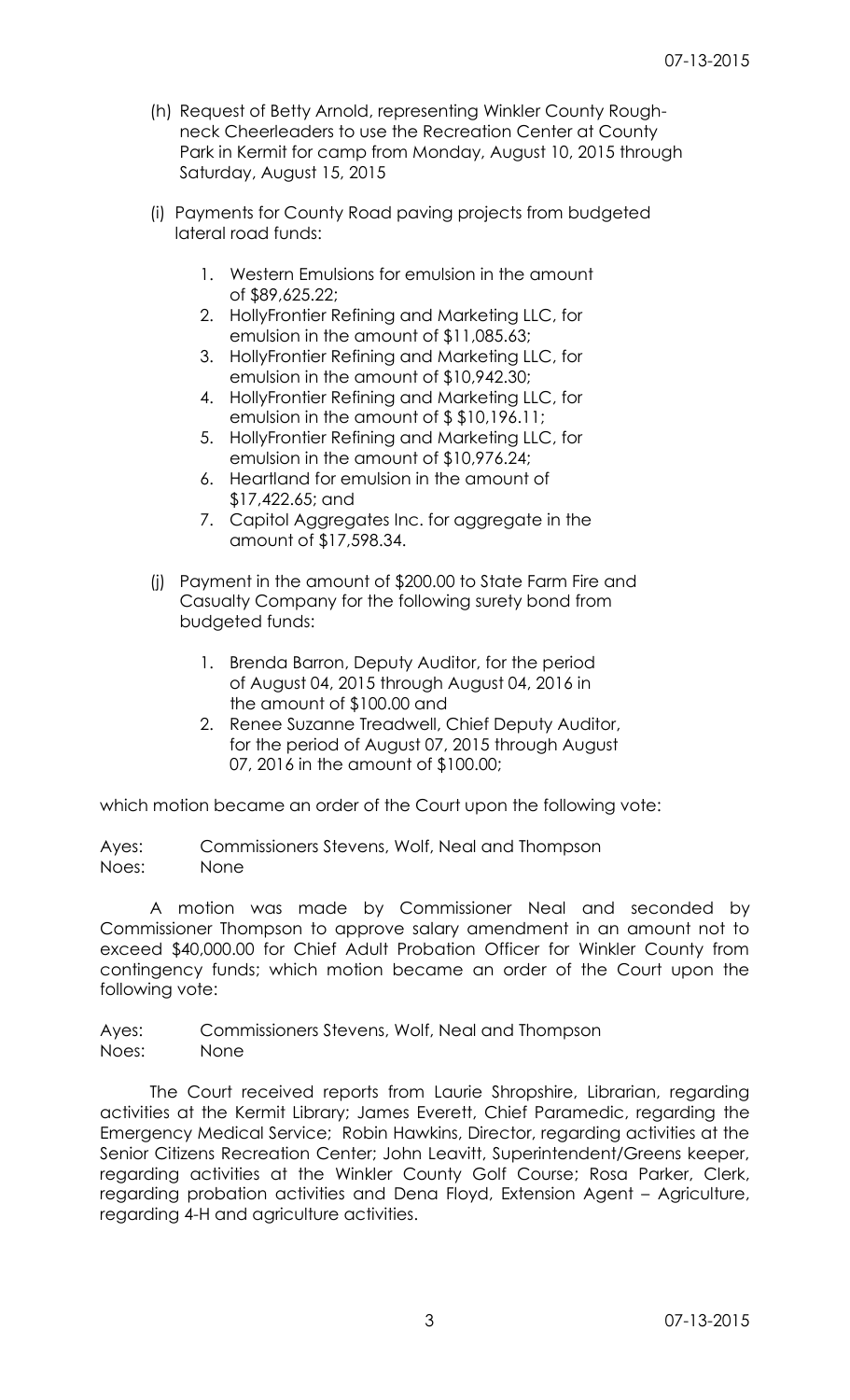#### Quarterly Report Winkler County Library April-May-June 2015

Library usage-8,601 Book Checkouts-5,069 Computer and wi-fi usage 1,681 New partons  $210$ Overdues sent 25 Amount of lost books 190.88(due to 4 patrons moving out of town and did not leave a forwarding address)

Summer Reading totals: June 11-75 June 18-85 June 25-67



Winkler County E.M.S. 1310 Bellaire Drive, Kermit, TX 79745

Patient Log for April 2015

**Example 18**<br>26 5 7 Mentone Cancelled Lift Assist Matual Aid Fires<br>26 5 7 2 3 6 0 2 3

 $\begin{array}{cccc} \textbf{Consas} & \textbf{Trans} \textbf{fers} \\ \textbf{Odesas} & \textbf{Midland} & \textbf{Andrews} & \textbf{Lubble} & \textbf{Aifilft} & \textbf{Outside} & \textbf{Sgrvices} \\ 19 & 5 & 0 & 71 \\ 19 & 5 & 0 & 71 \\ & & 2 \text{ Eds} & \\ \end{array}$ 

911 Calla Transfers Total Runs Runs with mult. Patjents Total Patients  $\frac{51}{51}$   $\frac{26}{26}$   $\frac{77}{77}$   $\frac{61}{5}$ 16 EMS Employee Hours worked in ER

Totals up to April 30th 2015

 $11 13 14 15 16 17 17 18 19 12 18 19 19 19 19 19 19 19 19 19 19 19 19 19 19 19 19 19$ </u>

 $\begin{array}{cccc} \textbf{Odessa} & \textbf{Midland} & \textbf{Transfers} \\ \hline \textbf{Odessa} & \textbf{Midland} & \textbf{Andrews} & \textbf{Lubbock} & \textbf{Aitilft} & \textbf{Outside Services} \\ \textbf{63} & 13 & ? & ? & ? \\ & & 13 & ? & 13 & 25 \\ & & 25 & 45 & 45 & 45 \\ \end{array}$ 

 $\frac{\textbf{911} \text{Calls}}{258} \cdot \frac{\textbf{Transfers}}{34} \cdot \frac{\textbf{Total Runs with mvl, Patients}}{342} \cdot \frac{\textbf{Runs with mvl, Patients}}{34} \cdot \frac{\textbf{Total Paths}}{415}$ 139 EMS Employee Hours worked in ER

Winkler County E.M.S. Patient Log for May 2015

**Patient Log for May 2015**<br>Externit Wink County Mentone Cancelled Lift Assist Mutual Aid Pires<br>38 5 6 3 3 4 4 2<br> $\frac{1}{16}$ <br>1  $\frac{1}{16}$ <br>1  $\frac{1}{16}$ <br>1  $\frac{1}{16}$ 

911 Calls Transfers Total Runs Runs with mult. Patients Total Patients<br>63 25 88 88 88 88 88 88 100 6 EMS Employee Hours worked in ER

Totals up to May 31st 2015

Fotals up to May 31<sup>t</sup> 2015<br>
<u>Every it Wink</u> County Mentone Cancel Lift Assist Mutual Aid Fires<br>  $\frac{111 \text{ Calls}}{13!}$ <br>  $\frac{111 \text{ Calls}}{13}$ <br>  $\frac{121 \text{ Halls}}{13}$ <br>  $\frac{128}{13}$ <br>  $\frac{128}{13}$ <br>  $\frac{128}{13}$ <br>  $\frac{128}{13}$ <br>  $\frac{127$ 

145 EMS Employee Hours worked in ER



Winkler County E.M.S.

Patient Log for June 2015

**Example 11 Comparison Section 1 Section 1 Section 1 Section 1 Section 1 Section 1 Section 1 Section 1 Section 1 Section 1 Section 1 Section 1 Section 1 Section 1 Section 1 Section 1 Section 1 Section 1 Section 1 Section** 

 $\underbrace{\underbrace{\text{Odessa}}_{29} \quad \underbrace{\text{Midland}}_{1} \quad \text{Andrews} \quad \underbrace{\text{Lubbook}}_{1} \quad \underbrace{\text{Airlift}}_{9} \quad \underbrace{\text{Outside}}_{2 \text{Gurs} \times 1}}_{4 \text{ CMS}}$ 

**911 Calls Transfers Total Runs Totals**<br> $\frac{69}{69}$   $\frac{30}{30}$   $\frac{1}{99}$   $\frac{3}{99}$   $\frac{1}{10}$   $\frac{1}{10}$   $\frac{1}{10}$   $\frac{1}{10}$   $\frac{1}{10}$ 10 EMS Employee Hours worked in ER

### Totals up to June 30th 2015

**911 Calls** Transfers Total Runs Runs with mult, Patients, Total Patients 390 139 529 52 155 EMS Employee Hours worked in ER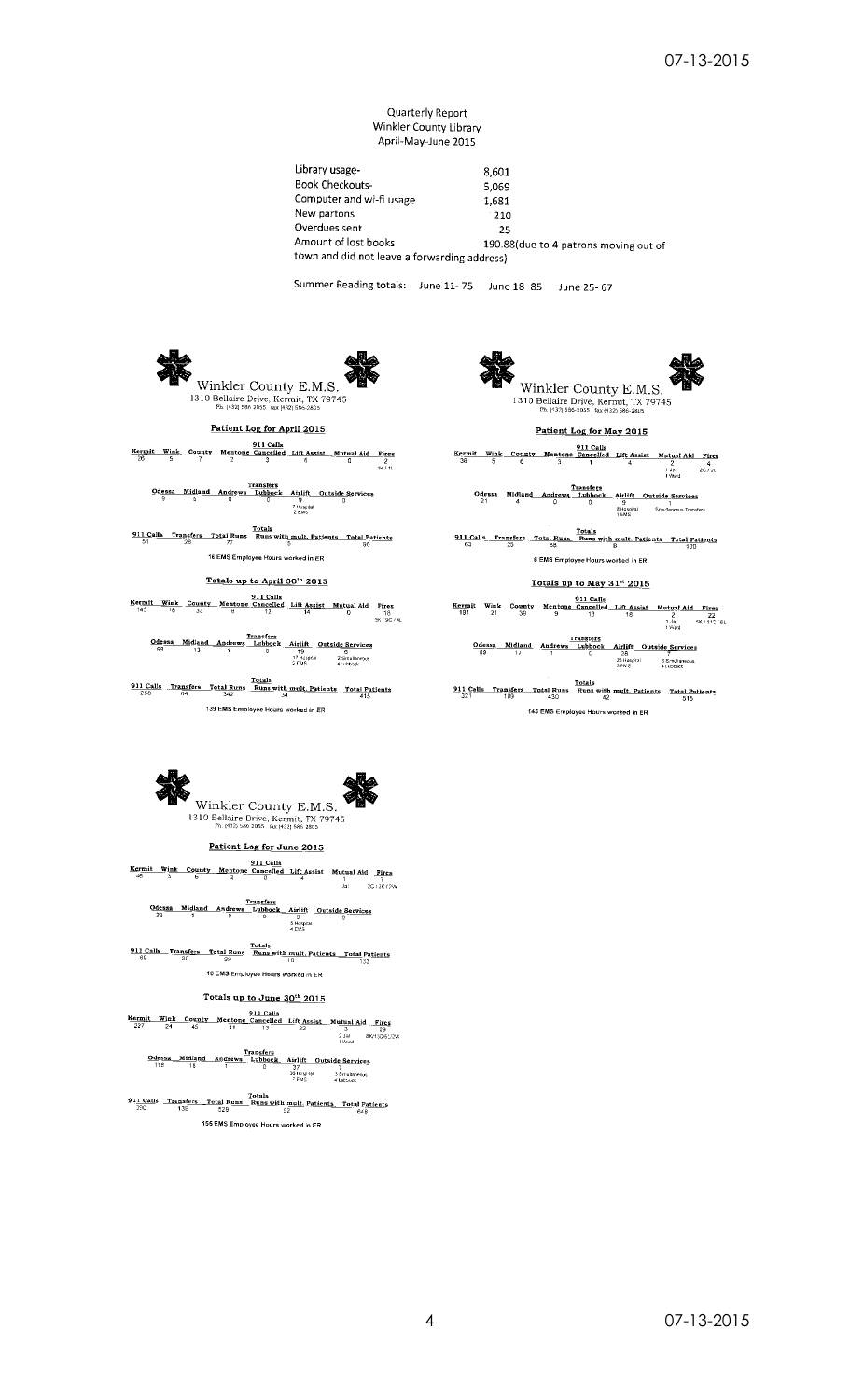Winkler County Senior Center report;

The Senior Center has picked up a small bit, in April we started off with a rip to Odessa for shopping, eating and more, seven went with me. The amboree was on the thirteenth and we served taco salads, lots of music and a 'ew more people. Five people showed up for craft day.

In May the very first thing we had was our 80 Plus party, lots of work by everyone but we did it one more time and it turned out to be one of our best. We when on our Odessa trip as usual and had seven that day, lots of fun, but very hot. We had a trip to MCT to see the play "Fixing Up" very lumpy and Everyone had a good time. We when to cat after the play. For craft this month we made candles holders. The jam was on the eleventh we served Chicken and Dumplings. I didn't think I was going to make it through this month.

In June we started off with a trip to Odessa for shopping, eating and more, even went with me this day. The jamboree was on the eighth and we scrved enchilada plates and decided for all proceeds to go to Robert White. After all was said and done we gave him \$850.00. No one showed up for crafts so we lecided to do the craft in July. Friday the 26 we had Raynette Williams from Permian Basin Area Agency on Aging came to the center to give all the senior a up date on all the changes on Medicare.

Every month we have a home cooked meal on Friday and the girls from lands of Compassion take our blood pressure and blood sugar. When we tave four or more we play cards or dominos every day after lunch. We also to exercise by video on Wednesdays and Thursdays.



### WINKLER COUNTY GOLF COURSE

2015 Rounds of Golf

|       | Member<br>Rounds | Guest<br>Rounds | Total |
|-------|------------------|-----------------|-------|
| April |                  | می بری          | 1084  |
| May   | 42               | Lo              | 988   |
| June  | 4o1              | ۰G.             | 1200  |

2014 Rounds of Golf

|       | Member<br>Rounds<br>$\sim$ $\sim$ | Guest<br>Rounds | Total |
|-------|-----------------------------------|-----------------|-------|
| April | 406                               | 652             | 1058  |
| May   | 145                               | 421             | 866   |
| June  | 3G O                              | אוד             |       |

#### **WINKLER COUNTY** ADULT PROBATON QUARTERLY REPORT 2ND QUARTER - APRIL-MAY-JUNE

| New Probationers                                                                             | 28                                                                                                 |
|----------------------------------------------------------------------------------------------|----------------------------------------------------------------------------------------------------|
| Successfully Discharged                                                                      | 5                                                                                                  |
| <b>Probationers Revoked</b>                                                                  | 10                                                                                                 |
| Transfer-Out to Another County:<br>Indirect Supervision                                      | 6                                                                                                  |
| Transfer-In From Another County:<br>Courtesy Supervision                                     | $\overline{\mathbf{z}}$                                                                            |
| Courtesy Supervision Closed                                                                  | $\overline{7}$                                                                                     |
| <b>Total Directs Supervised</b>                                                              | 119                                                                                                |
| <b>Total Indirects Supervised</b>                                                            | 82                                                                                                 |
| TOTAL PROB FEFS COLLECTED                                                                    | \$22,255.71                                                                                        |
| Director, Eric, was fired on May 6, 2015<br>Officer Bridget Nurding resigned on June 5, 2015 |                                                                                                    |
|                                                                                              | Out of the 119 people reporting direct, some of those people report every 2 weeks, some every week |
| 47 probationers performed Community Service for a total of 1,050 hours.                      |                                                                                                    |

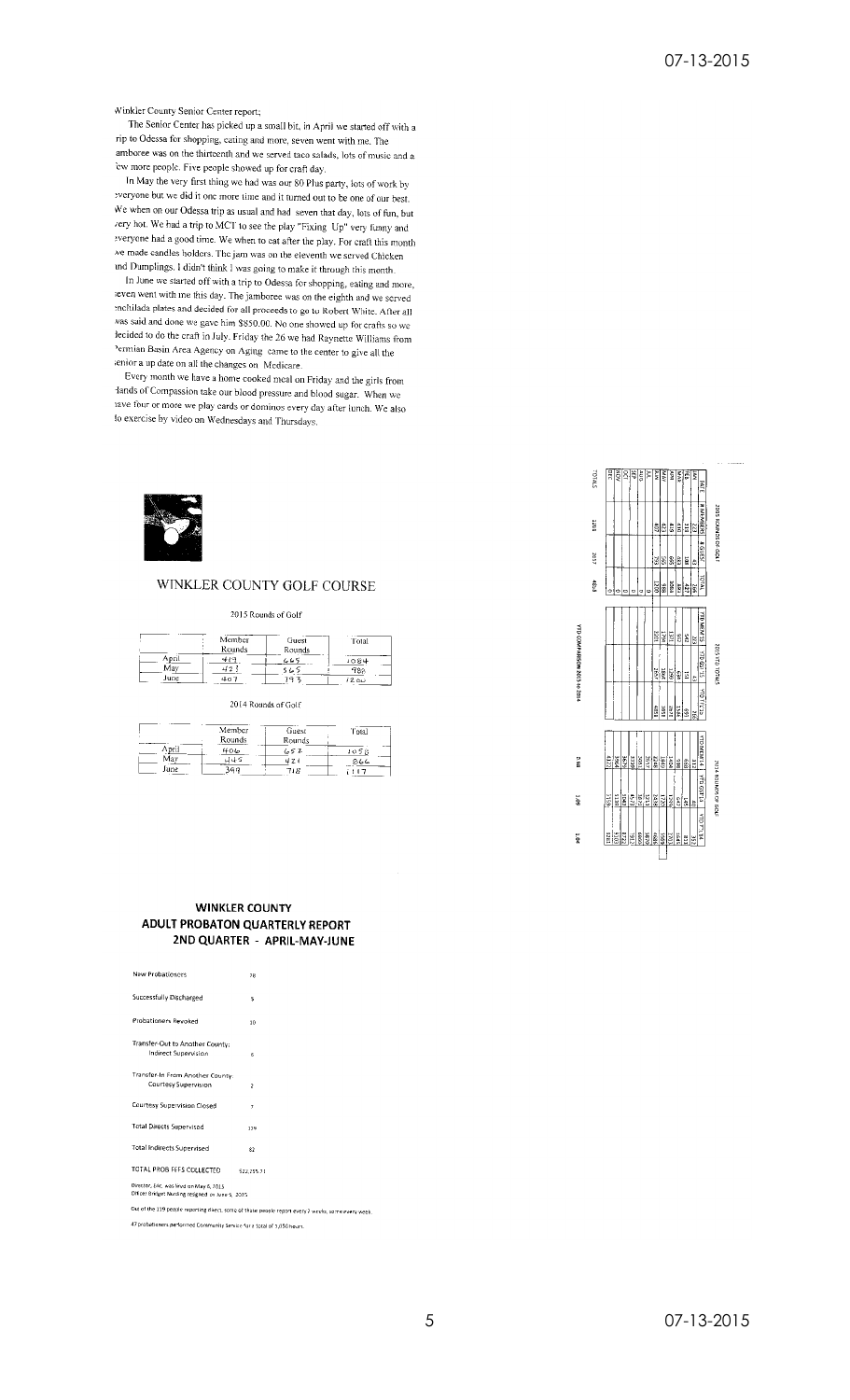| 0-843 | TEXAS AGRILIFE EXTENSION SERVICE                                 |
|-------|------------------------------------------------------------------|
| D-360 | MONTHLY SCHEDULE OF TRAVEL AND COUNTY COMMISSIONERS COURT REPORT |

| Name: Dena Froyd       | County: Winkler and Loving                                                                                                                                                                      | Month: April 2015<br>Title: CEA Ag/NR |                      |                      |
|------------------------|-------------------------------------------------------------------------------------------------------------------------------------------------------------------------------------------------|---------------------------------------|----------------------|----------------------|
|                        |                                                                                                                                                                                                 |                                       |                      |                      |
| DATE                   | MAIOR ACTIVITIES SINCE LAST REPORT                                                                                                                                                              | MUFS                                  | MFALS.               | LODGING              |
| 34/02/15               | Helped run Digt Quds to Dazzle Contest in Andrews                                                                                                                                               | à.                                    | n.                   | r.                   |
| numers.                | Obthing Adult Leader Metody Dartis, here a Sawing project meeting with \$4 (rigis a).<br>alteria ance son two pouls.                                                                            | a                                     | á.                   | ú                    |
| 0481-0450<br>2015      | Ananded Second list of Process Excellence Austerry in Octoge Station. To cook with<br>Andrews County Agent (1002 Miles)                                                                         | $\alpha$                              | 147.51               | ò.                   |
| 84/37/15               | Baby Chicha Nationed in 2nd phase of Egg to Onick Cumbylon: at Kenner Elevantary                                                                                                                | n.                                    | ۵                    | ٠                    |
| 04/18/15               | Lweetsck Asascration meeting w \$ Acuit Leadars in allendance                                                                                                                                   | Ġ                                     | b.                   | $\ddot{\phantom{0}}$ |
| 04/10/25               | Dothing Aduction design: Melocy Danielmed Seeing Project Asseting with 5 A-Hars in attendance<br>and 2 Abula.                                                                                   | ń.                                    | ń,                   | r.                   |
| Geneva S               | Held Charter and Round Up with Birn attendance (photography inverts including to Alany Spotters<br>510n During crystent                                                                         | Y)                                    | ó.                   | ó                    |
| 04/12/15               | 4-H Com meeting with 12 Allengees and 5 adustrators. Participated in Trues Trash Off by<br>ocaning up our section of may with 10 4-Hers and 2 guess and 5 Abus we have                          | ċ                                     | n.                   | ó                    |
| 06/13/15               | Geve report at both Winkler and Loving County Commissioners County and helionic to<br>Andrews to help aer up the collatum for the Cent on Tues, I stayed with apoid hom Andrewell.              | $11 - 1$                              | 17.30                | $\mathbf{a}$         |
| GALLEY'S               | Held the Sanctula Capterhans Cont. with Andraws and Ward Counters with 15 Poor le vi-<br>stendance including 2 from Lowing County and 3 from Winkler                                            | a r                                   | n                    | ń.                   |
| 06/10/15               | Baby Dapks should have haldbed at Kerms Elevin in Egg to Chick Propia to But noon of them.<br>made it. We also sent in lag orders for Slute Fair Lambs and Gogly irs lags ordered,              | ň                                     | a.                   | b.                   |
| 0615/15                | Shorting Scorts Aput Leader meeting with 3 Adult I eachirs in allenguing<br>Next Tabledon, in for Hog, Sage for Slate Fax: of Texas   entered #1                                                | ċ.                                    | ä                    | $\alpha$             |
| SIZENIA.               | De kered District Photography Entres to the Dist 6 office in Pr Stocklon jured personal vehicle<br>as we went out of town for the weekend 24 miles; killer up with agency in punction on Sunday | r.                                    | $\ddot{\phantom{1}}$ | ň                    |
| 0426 - 0422 1<br>2015. | Head to Leakey for Dist & TCAAA(" exas County Ag Agent Association) Retient. Start stanning<br>for the State Cord to be held in our Dat in Odessa 2017 super personal vehicles 23 lo lings      | Ġ.                                    | $\overline{a}$       | ă.                   |
| 04/22/15               | Attacend face to late Training in Sian Analysis on Managing a county program listed with<br>encliner county agent so no artissue on my county vehicle, (349 miles)                              | n                                     | n                    | ň.                   |
|                        | GRAND TOTAL OF MILFAGE, MEALS AND LOOGING                                                                                                                                                       |                                       |                      |                      |
| Other Expenses (list): |                                                                                                                                                                                                 |                                       |                      |                      |

Therapy certly this is a true and correct report of activities, travel and there expensions under the orientary performance of otheal duries for the inquiri-<br>those County Extersion Agent Signature

| Name: Dena Floyd - CGN1                                                                                                                                              | Month: April 2015                                                                                     |              |                     |  |
|----------------------------------------------------------------------------------------------------------------------------------------------------------------------|-------------------------------------------------------------------------------------------------------|--------------|---------------------|--|
|                                                                                                                                                                      |                                                                                                       |              |                     |  |
| MAJOR ACTIVITIES SINCE LAST REPORT                                                                                                                                   | <b>ANLES</b>                                                                                          | MEALS        | <b>LODGING</b>      |  |
|                                                                                                                                                                      | c                                                                                                     | ä.           | $\ddot{\mathbf{0}}$ |  |
| Held TCFF) Texas Commanliy Futures Fortantiat Wermt Community Center with 27 in<br>afference inc 2 of my 4 Mars who conscipated. Lead by my Leadership Auvency Board | û.                                                                                                    | ۰            | $\mathbf{O}$        |  |
| Busters Well Service provided part of the rides, we identified several inques we would all like<br><b>In sea addressed</b>                                           |                                                                                                       |              |                     |  |
| Attended West Region Dates", adeas Training in Garcer City                                                                                                           | 212                                                                                                   | $\circ$      | c                   |  |
| Attacted green Result Demeteration Training                                                                                                                          | ö.                                                                                                    | $\mathbf{o}$ | ٠                   |  |
| Attended online Beef Caltle Update and particulate in a Sandhills Stock Stock Contraence call                                                                        | ò.                                                                                                    | c.           | ċ                   |  |
|                                                                                                                                                                      |                                                                                                       |              |                     |  |
|                                                                                                                                                                      |                                                                                                       |              |                     |  |
|                                                                                                                                                                      |                                                                                                       |              |                     |  |
|                                                                                                                                                                      |                                                                                                       |              |                     |  |
|                                                                                                                                                                      |                                                                                                       |              |                     |  |
|                                                                                                                                                                      |                                                                                                       |              |                     |  |
|                                                                                                                                                                      | County: Worder and Loving<br>Oldered Sider and Hefter Validation materials 18 harders and 15 Supergi- |              | Title: CEA - AgANR  |  |

DE MILEAGE, MEALS AND LODGING<br>(Balt, maxima the night in my personal values are spectrum and a spectrum and coverage planting)<br>STSD

eport of accident, stavel and other experient mounted by me in performance of official curves for the morth. l nemex nen fy this is all<br>shown

| Name: Dena Floyd CONT |                                                               |        |                                                                                                                                                                                                             | Month: April 2015 |                    |  |
|-----------------------|---------------------------------------------------------------|--------|-------------------------------------------------------------------------------------------------------------------------------------------------------------------------------------------------------------|-------------------|--------------------|--|
|                       |                                                               |        | NUMBER OF CURRENT MONTHS CONTACTS                                                                                                                                                                           |                   |                    |  |
| BIT                   | <b>TELEPHONE</b>                                              | OFFICE | TOTAL CONTACTS' NEWS ARTICLES                                                                                                                                                                               |                   | <b>NEWSLETTERS</b> |  |
| ö                     | 325                                                           | 67     | 587                                                                                                                                                                                                         | ١ċ.               | sm.                |  |
|                       |                                                               |        |                                                                                                                                                                                                             |                   |                    |  |
|                       |                                                               |        | <b>MAJOR PLANS FOR NEXT MONTH</b>                                                                                                                                                                           |                   |                    |  |
| DATE                  | <b>ACTIVITY</b>                                               |        |                                                                                                                                                                                                             |                   |                    |  |
| 05/01/15              |                                                               |        | Accompany 4 4-Hers to Dating: E the Round Up Social put on by the Dias 6 4-H C purculing orders. This location                                                                                              |                   |                    |  |
| 158215                | Have 3 Adult Leaders volunteer to help, objet and paint on    |        | Accompany 4.4 Heat to Des 8.4 H Round Le wer 11 a tras. (Fuck, Spectrug Fastion Show Craft Show, & Photography)                                                                                             |                   |                    |  |
| <b>DOM:N</b>          | Register high that made it to State 4 of Round up on complex- |        |                                                                                                                                                                                                             |                   |                    |  |
| CS/CS/15              |                                                               |        | Range Management 101 Training in Fl Stocklue and Meeting with Pacos Vakey Rosland Water Comenyation Dist                                                                                                    |                   |                    |  |
| 05/07/15              |                                                               |        | Traverto VT ranches set the sayout of the range for welf for sour, insuel to Dologna in check put ine 5 to complete Bach as<br>a possible versue for events at the 2017 State Centerente we will be hosting |                   |                    |  |
| 05/08/15              | Josefies of the Water Oropiel' for them                       |        | Hep Waid Co Agents with a major Program at Suddrett Sin grade 12h0o , by usting uniter confouum of The incredible                                                                                           |                   |                    |  |
| 05/09/15              | Shalgun Pinged 4-Hers clean spiller of Wishpoting range       |        |                                                                                                                                                                                                             |                   |                    |  |
| contacts.             | 4 H Maebrig (ast one bafors the surround                      |        |                                                                                                                                                                                                             |                   |                    |  |
| 05/14/15              | County Hatens on at the Colemany                              |        | MT Alb and hit grade KM3 litter Whk Elem will be also drep the Kids Kows and more ag awarrens event hosted by Exter                                                                                         |                   |                    |  |
| ds-13 - 0412<br>2015  |                                                               |        | Training on the projections, as educational too in FIS took some pass for the Distinguish                                                                                                                   |                   |                    |  |
| 010035                |                                                               |        | Secrets Ward Wahler and Livera Courty Wilfels Approvisor Program at the ITT Range East of Nermi<br>Regional Evero sport coren by Disi E - Horse Shert Course at Mary 3 Co Horseshoe                         |                   |                    |  |
| 16-17-8 501<br>29%    | 111 Sheleyn Practice                                          |        |                                                                                                                                                                                                             |                   |                    |  |
| 05/2015               | Online mealing - 10AAA /011 Contenence Planning               |        |                                                                                                                                                                                                             |                   |                    |  |
| OS/2R 15              | Sonno Artis arta aliser Mesting - F. Streetball               |        |                                                                                                                                                                                                             |                   |                    |  |

TEXAS AGRILIFE EXTENSION SERVICE<br>MONTHLY SCHEDULE OF TRAVEL AND COUNTY COMMISSIONERS COURT REPORT Month: May 2015<br>Title: CEA Ag/NR ARTY<br>
ATT CONTENT MANUAL ACTIVITIES SINCE LAST REPORT<br>
CONTINUES - INTO CHARGE AND A CONTENT CONTENT OF THE SAME OF THE SAME OF THE SAME ART SINCE A CHARGE AND THE<br>
PAST CONTENT AND MANUAL AND PRESS AND ASSESS TO A CONTENT DATE MILES MEALS LODGING  $\frac{1}{n}$ -1669  $\sim$  $\frac{1}{2}$ Manded Range Management 101 Specialist A your McDonald at Bist Office Ft Streament  $\frac{1}{2565.5}$ confidence is the complex in adjusting to Watchi Play to be a first of the Play of the Complex Control of the<br>Space of the complex of the Complex of the Complex of the Complex of the Complex of the Complex of the Complex<br>S ashtirk<sup>1</sup>  $183.16$  $\frac{1}{1000}$  $\frac{1}{4}$  $rac{1}{250000}$ 38.  $\frac{1}{n^{\alpha}}$ 15.76 en source de la grande a ancider des Hans kol Mor in Edel ouzh as ent al ba enni yezh.<br>Wisk til and la grande a ancider de radio de traite a difer a difer a childhire.<br>America Chucky of Farmer an El Stucken, Participated l  $rac{1}{250}$  $\overline{\pi}$  $rac{1}{200}$ -<br>25°31'S .<br>Bed A.H. Family Kicule a steer for usunly show Counter a second with your and supples Counter the Second Watch Arenaceut Cry at the Counter of the Counter of the Counter of the Counter of the Counter of the Counter of the Counter of the Counter of the Counter of the Co  $\overline{\phantom{0}}$  $=$   $=$ 

white interim in a must be continued in activity. It we have the link of the contains in the permanent of cheap during the most

County Fictions on Agent Signature

<del>\_\_\_</del>\_\_\_\_\_

 $\begin{array}{c} \textbf{0-843} \\ \textbf{0-360} \end{array}$ TEXAS AGRILIFE EXTENSION SERVICE<br>MONTHLY SCHEDULE OF TRAVEL AND COUNTY COMMISSIONERS COURT REP

 $\mathcal{L}$ 

GRAND<sup>1</sup><br>Other Ex<br>Repetitio genses (list)<br><mark>in hers = 5130</mark>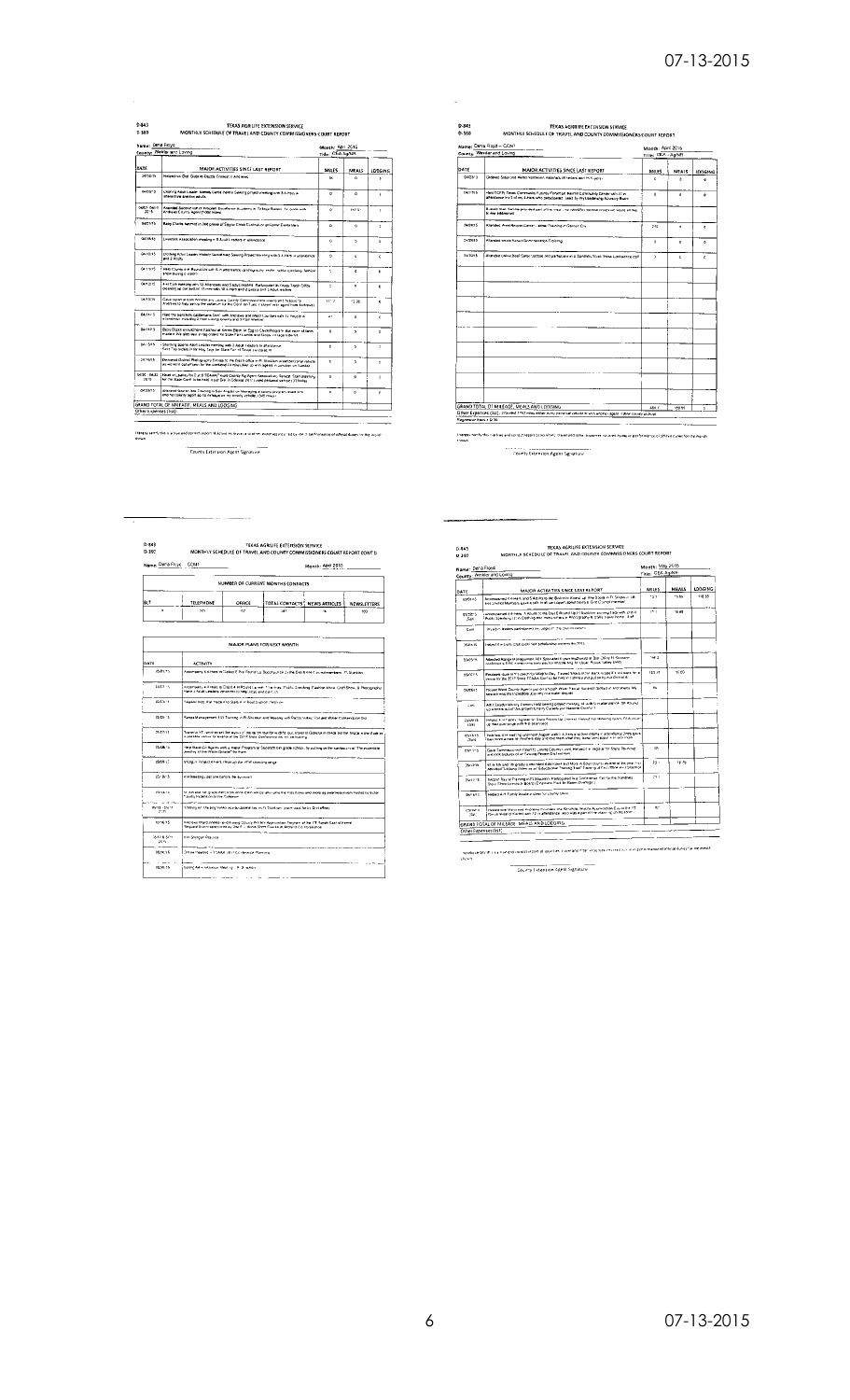| <b>Name: Dana Floyd</b>                                                                                                 |                                                                                                                                                                                                                 | Manth: May (Cont) 2015    |                   |            |         |
|-------------------------------------------------------------------------------------------------------------------------|-----------------------------------------------------------------------------------------------------------------------------------------------------------------------------------------------------------------|---------------------------|-------------------|------------|---------|
|                                                                                                                         | County: Winkler and Loving Counties                                                                                                                                                                             | Title: CEA - Ag/NR        |                   |            |         |
| DATE                                                                                                                    | MAIOR ACTIVITIES SINCE LAST REPORT                                                                                                                                                                              | MILES                     | <b>MEALS</b>      | LODGING    |         |
| CoM                                                                                                                     | Regional Horse Short Course held all the Vidland Horseshoe arent                                                                                                                                                |                           |                   |            |         |
| 15/12/15<br>Sunt                                                                                                        | .<br>Hydyan Shooling Sports Adivi Leaderx hold linii Sholgun preject priklic <i>e wit</i> h 12 in<br>attendence, Frany 4 H under 15 høy (o flivel en adult presen)                                              |                           |                   |            |         |
| 06/19:15                                                                                                                | Ran is Wink Florientary and placed up the Pre and Post Tests and Eksay completenines be<br>the lists who weel to Kids Novel and More                                                                            |                           |                   |            |         |
|                                                                                                                         |                                                                                                                                                                                                                 |                           |                   |            |         |
| 050215                                                                                                                  | Dans Vacation Day, Adult Leaser Melody Daniels held the last seving pricent meeting until<br>ent year                                                                                                           |                           |                   |            |         |
| 05/20/15                                                                                                                | Pertcapated in ordina mesting Del 6 TCAAA Planning of 2017 State Cont in Operad                                                                                                                                 |                           |                   |            |         |
| 35/27/15                                                                                                                | Ware Coatay office staff trained me on Manay Monagement of Program functi                                                                                                                                       | 46                        |                   |            |         |
| 01/28/10                                                                                                                | specied Spring Agents Meeting at Dist & Canter or Pr Stocklost                                                                                                                                                  | 147.4                     |                   |            |         |
|                                                                                                                         | Shudung Sports Avail Leaders Hatc Shorgun Pinyaci Mexing with 8 4-Hors in alle roarive                                                                                                                          |                           |                   |            |         |
| assims                                                                                                                  |                                                                                                                                                                                                                 |                           |                   |            |         |
|                                                                                                                         |                                                                                                                                                                                                                 |                           |                   |            |         |
|                                                                                                                         |                                                                                                                                                                                                                 |                           |                   |            |         |
|                                                                                                                         |                                                                                                                                                                                                                 |                           |                   |            |         |
|                                                                                                                         |                                                                                                                                                                                                                 |                           |                   |            |         |
|                                                                                                                         |                                                                                                                                                                                                                 |                           |                   |            |         |
|                                                                                                                         |                                                                                                                                                                                                                 |                           |                   |            |         |
|                                                                                                                         |                                                                                                                                                                                                                 |                           |                   |            |         |
|                                                                                                                         |                                                                                                                                                                                                                 |                           |                   |            |         |
|                                                                                                                         | GRAND TOTAL OF MILEAGE, MEALS AND LOUG' NO                                                                                                                                                                      | $9602$ $+$                | 49.05             | $1 - 1008$ |         |
|                                                                                                                         | Other Expenses (list):                                                                                                                                                                                          |                           | ÷.                |            |         |
|                                                                                                                         | bettly testily this subject and correct report of activities, invised other dependes incomed by mean performance of official duces for the month                                                                |                           |                   |            |         |
|                                                                                                                         |                                                                                                                                                                                                                 |                           |                   |            |         |
|                                                                                                                         |                                                                                                                                                                                                                 |                           |                   |            |         |
|                                                                                                                         | TEXAS AGRILIFE EXTENSION SERVICE<br>MONTHLY SCHEDULE OF TRAVEL AND COUNTY COMMISSIONERS COURT RÉPORT                                                                                                            |                           |                   |            |         |
|                                                                                                                         |                                                                                                                                                                                                                 |                           | Month: June, 2015 |            |         |
|                                                                                                                         | County: Winkler and Loving Counties                                                                                                                                                                             |                           | Title: CEA-AGINR  |            |         |
|                                                                                                                         | MAJOR ACTIVITIES SINCE LAST REPORT                                                                                                                                                                              | MILES                     |                   | MEALS      | LODGING |
|                                                                                                                         | Had 3 4 mers dall'into the Taxie 4 et Center to go (Nexugit a telephone interverse loi National<br>4 H Cungress to be hald in Allania, Georgia diver Thenksgiving Holiday.                                      |                           |                   |            |         |
|                                                                                                                         | reliated Soats and -mgs for the State Fair of Toxus                                                                                                                                                             | $\mathbf{c}_{\mathbf{d}}$ |                   |            |         |
|                                                                                                                         |                                                                                                                                                                                                                 |                           |                   |            |         |
|                                                                                                                         | .<br>  Gave Report as Linking County Caroni stianors Court, Attended online a sterring meeting for<br>  Pie Criand Gas Th Growly Pregram that we will put on Aug 7th                                            |                           |                   |            |         |
|                                                                                                                         | Traveled to College Starton Fessas with 2.4 Hercuing symbes is. Texas 4 M Round Up                                                                                                                              | boa.                      | 19.03             |            |         |
|                                                                                                                         | .<br>14-Fers Hesten Doran competed in Public Spelaring Contest and take that relenting we all.<br>18 fember the entire, assembly wome they announced who qualified to go to Nuti Congress.                      |                           |                   |            |         |
|                                                                                                                         | festor Doran kill be attending and Sarah Tunities without                                                                                                                                                       |                           |                   |            |         |
| (Suit)                                                                                                                  |                                                                                                                                                                                                                 |                           |                   |            |         |
| $D-843$<br>$D - 360$<br>Name: Dena Floyd<br>DATE<br>06/02/15<br>95.07/3<br>06/08/15<br>05/15/15<br>06/12/15<br>05/12/15 | Traveled Holte in Kenna from College Station, TV                                                                                                                                                                | <b>SCA</b>                |                   |            | 257.06  |
| 86-10/15                                                                                                                | Hold County and State Steer Validation, Validation 10 Steel for 6.4 Hers.                                                                                                                                       |                           |                   |            |         |
| 364445                                                                                                                  | Validated 2 more steels for 4 Her digit liading take ACT test on Salidoing first validation                                                                                                                     | $\alpha$                  |                   |            |         |
|                                                                                                                         |                                                                                                                                                                                                                 |                           |                   |            |         |
| 2015                                                                                                                    | Traveled with 2.4 Hors and 5 hereins and 2 years to the Texas Stock at Heleford Show in<br>Bellun Texas                                                                                                         | Personal<br>Venule.       |                   |            |         |
|                                                                                                                         | Worked at the District 4 Horse Show in Fr Steelate                                                                                                                                                              | 144.6                     | $40\,M$           |            | \$14.14 |
|                                                                                                                         |                                                                                                                                                                                                                 |                           |                   |            |         |
|                                                                                                                         | tWinterd von Steen, Auster, whate faur hing, and a late rain gross validations, ho die marked betrive.<br>Dúthim Ingik pielwie verm 4-Hei Katkleri Sierlich wird want Srd in Kado Kowa and hil und saasar conte |                           |                   |            |         |
| 2415                                                                                                                    | Travet la Grand Island Nighraska i o accompany 2 4 Mers and 4 nofins stillte "Ashonal ui.<br>Metaford Show - Along with Siriowmanship they will compase in Livercock Judging and naive                          | Personal<br>Veniu v       |                   |            |         |
| 3615-0621<br>06/22 06/23<br>56/24/15<br>08/25 07:06<br>2015                                                             |                                                                                                                                                                                                                 |                           |                   |            |         |
|                                                                                                                         |                                                                                                                                                                                                                 |                           |                   |            |         |
|                                                                                                                         |                                                                                                                                                                                                                 |                           |                   |            |         |
| Other Expenses (list)                                                                                                   | GRAND IOTAL OF MILEAGE, MEALS AND LODGING.                                                                                                                                                                      | 12.058                    |                   | 06.29      | 50123   |

A motion was made by Commissioner Wolf and seconded by Commissioner Thompson to not approve salary schedule change(s) for Winkler County Memorial Hospital; which motion became an order of the Court upon the following vote:

Ayes: Commissioners Stevens, Wolf, Neal and Thompson Noes: None

A motion was made by Commissioner Neal and seconded by Commissioner Thompson to approve early hire of new hospital liaison and adjust budget to include three (3) weeks salary for training from contingency funds; which motion became an order of the Court upon the following vote:

Ayes: Commissioners Stevens, Wolf, Neal and Thompson Noes: None

A motion was made by Commissioner Neal and seconded by Commissioner Stevens to approve ff&e and additional requests regarding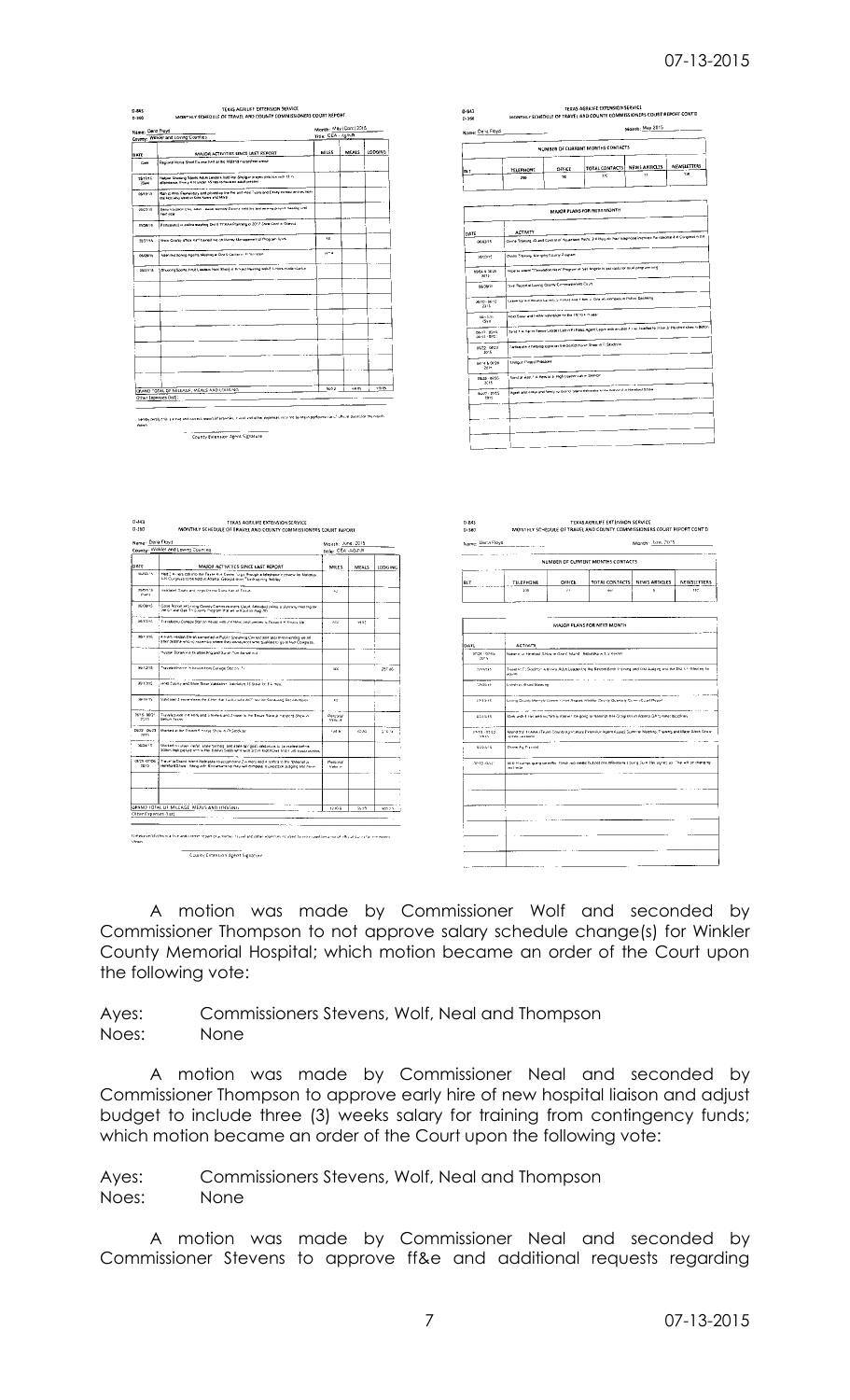interior and exterior finishing for Winkler County Rural Health Clinic; which motion became an order of the Court upon the following vote:

Ayes: Commissioners Stevens, Wolf, Neal and Thompson Noes: None

At 9:50 o'clock A.M., the Court entered into Executive Session in accordance with Section 551.074, Government Code, V.T.C.A., to discuss personnel matters. At 10:30 o'clock, the Court then returned to open session with the following action being taken: No action at this time.

A motion was made by Commissioner Neal and seconded by Commissioner Stevens to approve Resolution between West Texas National Bank and department appointments of Winkler County granting authority to such appointments to endorse checks or otherwise withdraw or transfer funds on deposit with West Texas National Bank and/or deposits or share accounts with West Texas National Bank; which motion became an order of the Court upon the following vote:

Ayes: Commissioners Stevens, Wolf, Neal and Thompson Noes: None

A motion was made by Commissioner Neal and seconded by Commissioner Thompson to approve payment in the amount of \$240,723.13 to The Bank of New York Mellon for hospital bond interest payment from budgeted funds; which motion became an order of the Court upon the following vote:

Ayes: Commissioners Stevens, Wolf, Neal and Thompson Noes: None

A motion was made by Commissioner Neal and seconded by Commissioner Thompson to approve payment in the amount of \$5,665.60 to United States Postal Service for personalized stamped envelopes for the Tax Assessor-Collector from postage and supplies funds; which motion became an order of the Court upon the following vote:

Ayes: Commissioners Stevens, Wolf, Neal and Thompson Noes: None

A motion was made by Commissioner Wolf and seconded by Commissioner Stevens to approve request of Commissioner, Precinct No. 2, to purchase one (1) new Caterpillar Model WT-SSL Work Tools with standard equipment from Warren Cat in the amount of \$24,000.00 from budgeted capital expenditure funds; which motion became an order of the Court upon the following vote:

Ayes: Commissioners Stevens, Wolf, Neal and Thompson Noes: None

A motion was made by Commissioner Neal and seconded by Commissioner Thompson to approve Community Services Contract Amendment between Winkler County and Texas Department of Aging and Disability Services for meals program; which motion became an order of the Court upon the following vote: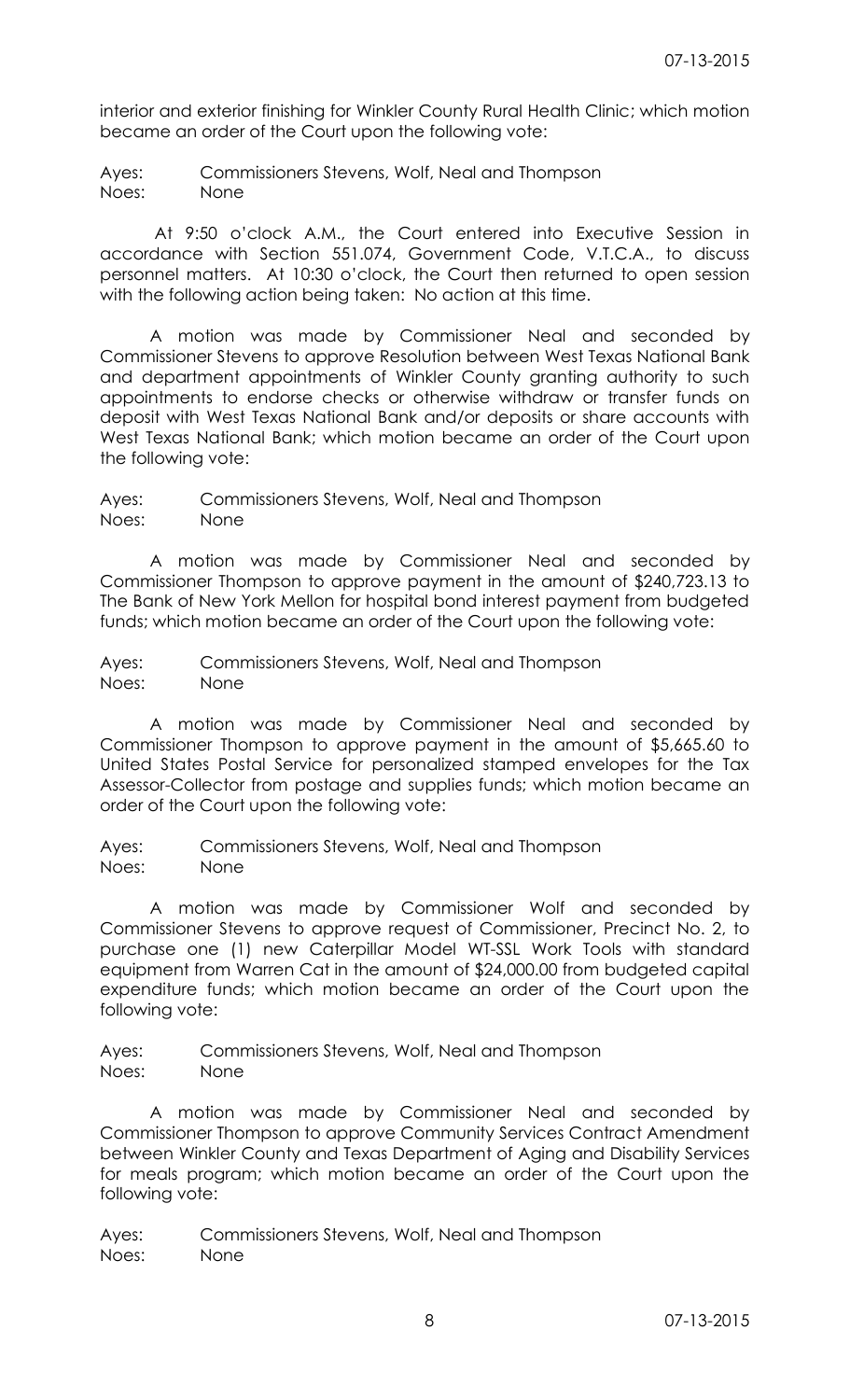### 07-13-2015

 $\begin{array}{c} \textbf{Form 3254-A}\\ \textbf{Page 2 + 05-2015-F} \end{array}$ 

 $\hat{A}$ 

#### **Department of Aging**<br>and Disamble Services

#### Form 3254-4<br>May 2015-6

| Legal Name of Entity (Contractor)                                                               | Contract No.                  | Contract Type     |
|-------------------------------------------------------------------------------------------------|-------------------------------|-------------------|
| Winkler County<br>$\cdots$                                                                      | 000194400                     | CCAO HDM          |
| Do no Business As (dio a) Name, if applicable                                                   | Amendment No.<br><b>DG.33</b> | Redion No<br>los. |
| Address of Contractor (street, city, state, ZIP).<br>419 East Campbell, Kermit, Texas 79745XXXX | Warren Estatraci Area         | Companent Cade    |

This amendment to the contract number referenced above (the "confract") is entened into by the Department of Aging and Disability Services.<br>(Department) and the legal entity (Contractor) named above (Department and Contrac The Department represents the Health and Human Services Commission (HHSC), the Texas Medicaid sgency, for any Medicaid services<br>provedid under this contract, The Ospitmont, as the representative for HHSC, winning the commu

Section 3. Amendment Modifications

oerouvrs . Amerianism anderications<br>The parties agree that each martiad provision below is frontby added to the contract as though it was set out word-for-mord in the currisot<br>|...] The fotowing [ ] courting [ ] local mut

[1] The forcing [1] courties [1] local authorities are deleted from the contract

Attachment A (relating to covered countles) is incorporated into the contact and recreaserts the full letting of countles served as a result of<br>this emerginent [1] The attached Form 3691-A, Sevece Area Designation HCS, Turknit, CDC and TAS, is incorporated into the contract and replaces the Contract and replaces the

a stachment 8 (relating to Home Delivered Meals) is incorporated into the contractivisitie move factors. Home Delivered Meals provisions and

Controllar super to science his emotioyees and contracted by determine when they have been excluded from particular to the motiover and the set of the set of the set of the set of the set of the set of the set of the set o

יר (Contactor agrees that in accordance with 42 CFR §455 23, the Department stati supports all technique payments to the Contractor upon<br>Horshcare by HHSC-OIG that a creation all agrabical of mending the Modicale payment

.<br>20 3. Ar Bection 3. Americanes filosofices (contribue) in program to be contrador must not use the Dosatment's name, the state of Texas<br>(C) Contrador agrees that extension to be a maximized to approximate the proposition of project un' of another able of the festival poemericals.<br>The Contraction may publish at its sole experies results of Contractor performance and the source with the Oepa sheets prior respectively. The Contraction of the contraction  $\Box$  Contractor agrees that as pair of its perfirsed with the Department. Convactor may receive or dreate act in the motion of the monotonic state in the motion of the monotonic state in the motion of the motion of the mo sa una<br>Health<br>Human

verteurs comments may te move interest of the government of suppended insufference subjection, access use or discognize of sensitive<br>personal manifolds the movement of the conduction of the second of system security, as se person in minimatorias been on 1 espondary between the exercutarismman.<br>Contrador musillative declose the unauthorized acquebon, access, use ar disclosure to auch individual whose sereches<br>disclosure in a been or a reagona

1. Contractor experiences a breadn of system security involving information exised by the Department for which disclosure of<br>- notification is required under section 521.053 of the Buscress and Commerce Coder or

1. Contacts externiones a steador of system security motivity demonstrations of the Department for which discounts of the production in the contact and the background of the production of the production of the production o

the control of the control of the control of

Section 4. Effective Date<br>This amendment is effective: October 1, 2015

This amendment is electric location 1,000<br>The paints agree hard in Biffet<br>The paints agree hard all other provisions of the contract shall remains elterd govern exited mosters in the amendment.<br>The paints agree hat all oth

| Department of Aging and Disability Services     |      | Winkler County                                                           | $Z\partial V$ |
|-------------------------------------------------|------|--------------------------------------------------------------------------|---------------|
| Signakire                                       | Date | Signature - Contract Reprosentativn                                      | Dale          |
| Flise J. Gards<br>Name (punt or type)           |      | Channel Welf<br>Name of Contractor Representative Tornition type)        |               |
| Assistant Commissione:<br>Title (print or type) |      | Winklar County Judge<br>"Telo" Contractor Representative (pilot or type) |               |

|                                                                                                                                                                                                   |              |                                                                                        | Form 3254-A                                 |
|---------------------------------------------------------------------------------------------------------------------------------------------------------------------------------------------------|--------------|----------------------------------------------------------------------------------------|---------------------------------------------|
|                                                                                                                                                                                                   |              |                                                                                        | Face 3 / 05/2019-5                          |
|                                                                                                                                                                                                   |              | <b>Community Services Contract Amendment</b><br><b>Attachment A - Covered Counties</b> |                                             |
| Type of Contract                                                                                                                                                                                  | Contract No. | Amendment No.                                                                          | Region No.                                  |
| CCAD HDM                                                                                                                                                                                          | 00018420     | 03-32                                                                                  | 05                                          |
| Legal Name of Contractor<br>Winkler County                                                                                                                                                        |              |                                                                                        |                                             |
| Address of Contractor (street, city, state, ZIP).<br>419 East Comptool, Kennit, Texas 78746.                                                                                                      |              |                                                                                        | Area Code and Telephone No.<br>432/585-3631 |
| The count es lated below, effective with this amendment, are covered by the contract                                                                                                              |              |                                                                                        |                                             |
|                                                                                                                                                                                                   |              |                                                                                        |                                             |
| These counties are on file with the DADS Home and Community Support Services, idensiting vision for the appropriate citiesory of Joensure.<br>and are located in the DADS region specified above. |              |                                                                                        |                                             |
|                                                                                                                                                                                                   |              |                                                                                        |                                             |
| County Name                                                                                                                                                                                       |              | County Name                                                                            | County Name                                 |
| (Son Attechment B-geographical area covered)                                                                                                                                                      |              |                                                                                        |                                             |
|                                                                                                                                                                                                   |              |                                                                                        |                                             |
|                                                                                                                                                                                                   |              |                                                                                        |                                             |
|                                                                                                                                                                                                   |              |                                                                                        |                                             |
|                                                                                                                                                                                                   |              |                                                                                        |                                             |
|                                                                                                                                                                                                   |              | $\sim$                                                                                 | $\sim$ 100 $\pm$                            |
|                                                                                                                                                                                                   |              |                                                                                        |                                             |
|                                                                                                                                                                                                   |              |                                                                                        |                                             |
|                                                                                                                                                                                                   |              |                                                                                        |                                             |
|                                                                                                                                                                                                   |              |                                                                                        |                                             |
|                                                                                                                                                                                                   |              |                                                                                        |                                             |
|                                                                                                                                                                                                   |              |                                                                                        |                                             |
|                                                                                                                                                                                                   |              |                                                                                        |                                             |
|                                                                                                                                                                                                   |              |                                                                                        |                                             |
|                                                                                                                                                                                                   |              |                                                                                        |                                             |
|                                                                                                                                                                                                   |              |                                                                                        |                                             |
|                                                                                                                                                                                                   |              |                                                                                        |                                             |
|                                                                                                                                                                                                   |              |                                                                                        |                                             |
|                                                                                                                                                                                                   |              |                                                                                        |                                             |
|                                                                                                                                                                                                   |              |                                                                                        |                                             |
|                                                                                                                                                                                                   |              |                                                                                        |                                             |
|                                                                                                                                                                                                   |              |                                                                                        |                                             |
|                                                                                                                                                                                                   |              |                                                                                        |                                             |

Indian - Confland Reprogramative

| lesas Desartment of Aging<br>unt Deabley Servens |                                                                                |                | Information Worksheet      | Purchase of Service Contract |                                             |                                 |                           | Vendor No. 03/124408<br>Contract Effective, 10 03 1999<br>Amendment 09:33, Eff 10-01-2015<br>Form 7079<br>Coteta 2002 |
|--------------------------------------------------|--------------------------------------------------------------------------------|----------------|----------------------------|------------------------------|---------------------------------------------|---------------------------------|---------------------------|-----------------------------------------------------------------------------------------------------------------------|
| Contractivendor Number                           |                                                                                |                |                            |                              |                                             | Region Number                   | Counte Number             |                                                                                                                       |
| 000186400                                        |                                                                                |                |                            |                              | - 59                                        |                                 | 248                       |                                                                                                                       |
| SECTION I - CONTRACTOR DATA                      |                                                                                |                |                            |                              |                                             |                                 |                           |                                                                                                                       |
| Lecal Name                                       |                                                                                |                |                            |                              |                                             |                                 | Contract Effective Date   |                                                                                                                       |
| <b>Wakier County</b>                             |                                                                                |                |                            |                              |                                             |                                 | 10-01-1999                |                                                                                                                       |
| Commonly Used Name (il offerent)                 |                                                                                |                |                            |                              |                                             |                                 | Contract Terminalism Date |                                                                                                                       |
|                                                  |                                                                                |                |                            |                              |                                             |                                 | Dom                       |                                                                                                                       |
| Address (Street, City, State, Zip)               |                                                                                |                |                            |                              |                                             |                                 |                           | Area Code and Telephone Number                                                                                        |
| 419 East Carrobell, Kermi, Texas 79746.          |                                                                                |                |                            |                              |                                             |                                 | (432) 586-6658            |                                                                                                                       |
| Person Authorized to Sign Costract               |                                                                                | Title          |                            |                              |                                             | <b>Oenersnin</b>                |                           |                                                                                                                       |
| Charles Wolf                                     |                                                                                |                | Wakler County Judge        |                              |                                             | R PuNc                          | Non-craft                 | Profil<br>п                                                                                                           |
| Charter Murabes                                  | Employer D Number                                                              | Cortact Person |                            | Tille                        |                                             |                                 |                           | Area Code and Telephone Number                                                                                        |
| N/A                                              | 756001232                                                                      | Ronic Hawkins  |                            | Diester                      |                                             |                                 | 1 (432) 585 3631          |                                                                                                                       |
|                                                  | SECTION II - SUMMARY OF PAYMENT (Enter estimated information in this section 1 |                |                            |                              | 17560910656013                              |                                 |                           |                                                                                                                       |
| Effective Parment Dates                          | <b>But te: Name</b>                                                            |                | <b>Bu</b> stell<br>Manther | <b>Unit Rate</b>             | <b>Fshmared</b><br>Number<br>Elicible Units | Estimated<br><b>Local Funds</b> | Estmated<br>BADS Funds    | Estimated<br>Budget<br>Amount                                                                                         |
| 10/01/2015 09/30/2016                            | Weker County                                                                   |                | ēt.                        | \$4.95                       | 3.024                                       | \$0.00                          | \$14,056.80               | \$14,963.50                                                                                                           |
|                                                  |                                                                                |                |                            |                              |                                             |                                 |                           |                                                                                                                       |
|                                                  |                                                                                |                |                            |                              |                                             |                                 |                           |                                                                                                                       |
|                                                  |                                                                                |                |                            |                              |                                             |                                 |                           |                                                                                                                       |
|                                                  |                                                                                |                |                            |                              | Estimated Contract Total                    | \$0.00                          | \$14,968.82               | \$14,938.83                                                                                                           |
|                                                  |                                                                                |                |                            |                              | Percent of Contract                         |                                 |                           |                                                                                                                       |
|                                                  |                                                                                |                |                            |                              |                                             | C%                              | <b>BIA</b>                | 102%                                                                                                                  |
| SECTION III - SERVICE                            | .                                                                              |                |                            |                              |                                             |                                 |                           |                                                                                                                       |

| Program Activity Name                                                        | Code                                                |
|------------------------------------------------------------------------------|-----------------------------------------------------|
| Community Care for the Aged and Usable : In-Home Care                        | est<br>.                                            |
| Senice Activity Vame                                                         | Code                                                |
| Home Dewered Meals                                                           | CEG.                                                |
| SECTION IV - CLIENT DATA                                                     |                                                     |
| C-sin) Calegories to be Served (check all that apply)                        |                                                     |
| <b>R</b> Current SSI<br><b>X</b> Current TANE<br>23 NPA Foto Statin Register | 2d MAO Income Etalble                               |
| 2 Citier Income L'Igilie<br>2 Witnoct Pagard to income                       | In-sights<br>п.                                     |
| ÷<br>Total 'Aumber of Client to he Served' At                                | 3 Auchter of Eiligible Cuents to be Served 12       |
| □ Perweek<br>⊠ Perday<br>$\Box$ Per monto                                    | <b>S</b> Perday<br>⊡ Perseay.<br>Permanin,<br>U.    |
| uns of Service<br>5 Units of Service is All Crenis<br>đ                      | Number of Units of Service to Eligible Clients.     |
| 23,448<br>Vast                                                               | 0.024                                               |
| Geographical Area Served                                                     | Goals (check all mal apply)<br>ñ.                   |
| Cities of Wind and Karmil of Winkler Douglie, Texas.                         | 51<br>o<br>71 IV<br>ГI Y<br>n<br>$\mathbf{u}$<br>n: |
| 9<br>Basis of Payment                                                        |                                                     |
| E Footbekks<br>Reimbursemera                                                 | E Cust Femoursement<br>Schoole                      |
| Estimated Anguation Co-Pay (day cars and lamily planned mus-<br>tes.<br>13   |                                                     |

Form 3254-A<br>- Page 4 + 15 2015 L **Community Services Contract Amendment**<br>Attachment B - Home Delivered Meals  $Rugar Ro$  $\boxed{\begin{array}{l} \text{Contracti No} \\ \text{QCD1 B4460} \end{array}}$ Type of Contr<br>CCAD HDM - "Aircridinent No<br>09:33 CCAD HOM<br>Lega: Name of Contractor<br>Vinkier County<br>Address of Contractor (stre

Address of Contractor (street, city, state, ZIP)<br>419 East Campbell, Kermit, Texas 79745  $\overline{\phantom{a}}$ .<br>Each marked provision below is included in this att

(2) Contracts will provide 3,024 compared Tick XX Contractly Cara for the Agad and DasbledViorie Delivated Morbi by the principle of the State of the State of the State of the State of the State of the State of the State o

C Contractor will serve or deliver meals in a formals format thosen, chiled of shot-topics or fixed that first advance of the affective of the affective of the affective of the affective of the affective of the affective o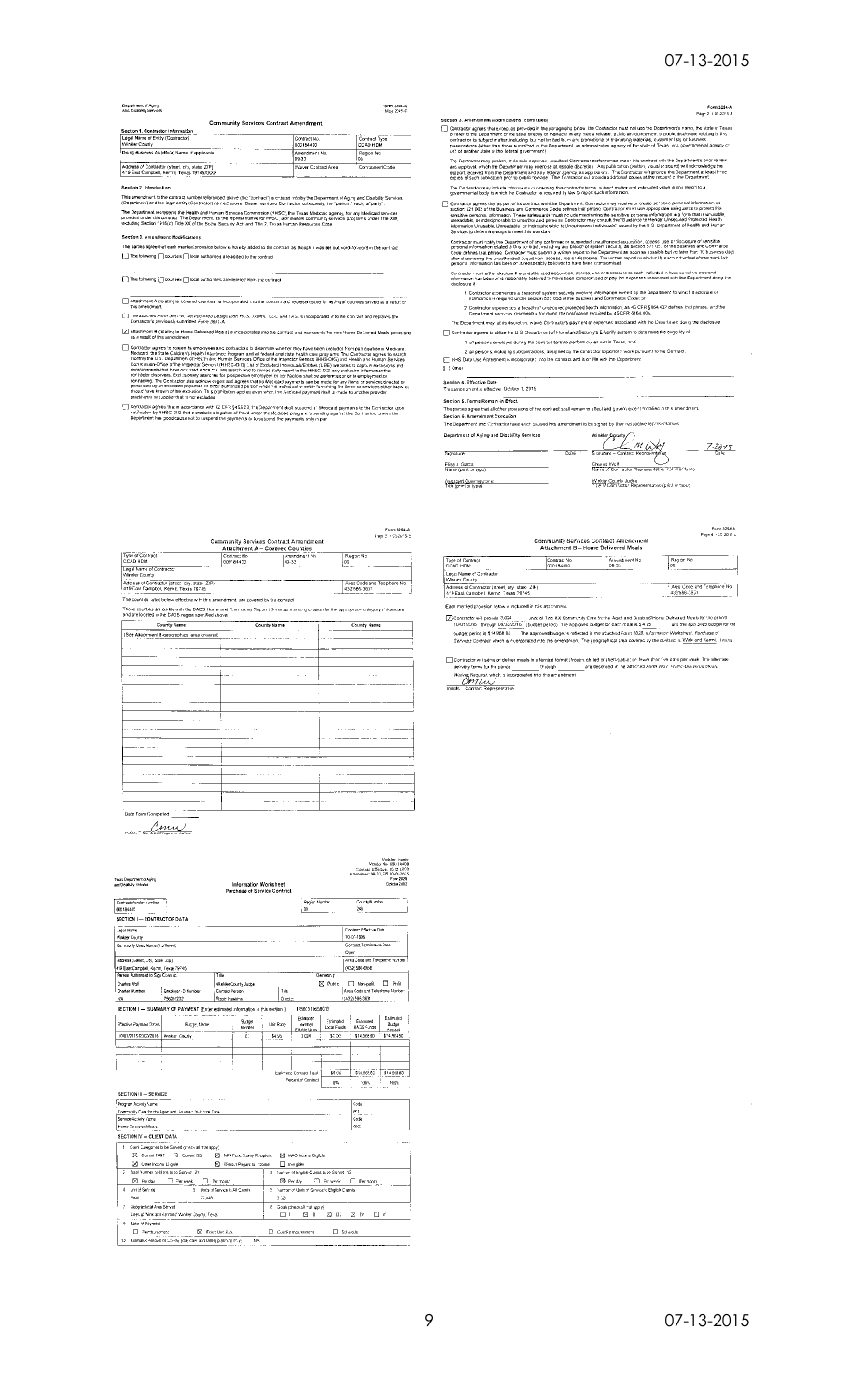A motion was made by Commissioner Stevens and seconded by Commissioner Neal to approve payment in the amount of \$4,299.22 to BWI for fertilizer for Winkler County golf course from budgeted funds; which motion became an order of the Court upon the following vote:

Ayes: Commissioners Stevens, Wolf, Neal and Thompson Noes: None

A motion was made by Commissioner Thompson and seconded by Commissioner Stevens to approve annual maintenance contract between Winkler County and Priority Pump and Supply, LP, for wind turbine at Winkler County Law Enforcement Center and payment in the amount of \$2,125.00 from budgeted funds; which motion became an order of the Court upon the following vote:

| Ayes: | Commissioners Stevens, Wolf, Neal and Thompson |
|-------|------------------------------------------------|
| Noes: | None                                           |

| PRIORITY PUMP AND SUPPLY, LP                                                                                                                                                                                                                      |
|---------------------------------------------------------------------------------------------------------------------------------------------------------------------------------------------------------------------------------------------------|
| 721 SOUTH AVE C.<br>KERMIT, TEXAS 79745                                                                                                                                                                                                           |
| 432-853-1393                                                                                                                                                                                                                                      |
| 432-586-6771                                                                                                                                                                                                                                      |
| WINKLER COUNTY                                                                                                                                                                                                                                    |
| <b>AUDITOR'S OFFICE</b>                                                                                                                                                                                                                           |
| DRAWER O                                                                                                                                                                                                                                          |
| KERMIT, TEXAS 7974S<br>ATTN: BRENDA.                                                                                                                                                                                                              |
|                                                                                                                                                                                                                                                   |
|                                                                                                                                                                                                                                                   |
| June 19, 2015                                                                                                                                                                                                                                     |
| WINKLER COUNTY LAW ENFORCEMENT CENTER                                                                                                                                                                                                             |
| REFERNCE: WIND TURBINE ANNUAL MAINTENANCE AGREEMENT                                                                                                                                                                                               |
| Annual MaChtenance for the Winkler County Law Enforcement Center Wind Turbine is due at this time.<br>Yearly Fee of \$2,125.00 to cover Lubricants, grease, and synthetic gear fube as described on Annual<br>Maintenance sheets in your contact. |
| Governing Springs for blade tension and function. Check torque of minimum 10% of all structural botts<br>for oroper setting and Ohm grounding bed.                                                                                                |
| Pleas indicate your approval of this maintenance by contacting Kary R. Duncan @ 432-853-1393. To<br>schedule we have to second guess the weather and crane company schedule and will notify the Center<br>when we have a schedule set in olace.   |
| Thank you for this apportunity to serve Winkler County.                                                                                                                                                                                           |
| Wind Turbine Annual Maint<br>04040900(Juil Maintenance)<br>Agenola<br>Respectfully.                                                                                                                                                               |
| Kary R. Duncan<br>Persident / CEO                                                                                                                                                                                                                 |
| Priority Pump and Supply, LP                                                                                                                                                                                                                      |
| Duncan Operating and Electric, Inc.                                                                                                                                                                                                               |
|                                                                                                                                                                                                                                                   |
| RECEIVED                                                                                                                                                                                                                                          |
| JUN 2 2 2015                                                                                                                                                                                                                                      |
| <b>AUDITOR'S OFFICE</b>                                                                                                                                                                                                                           |

A motion was made by Commissioner Neal and seconded by Commissioner Stevens to approve payment in the amount of \$7,482.00 to Emergency Communications Network for CodeRed extension and Weather Warning extension for the period of July 09, 2015 through July 08, 2016 with \$1,255.96 to be billed to the City of Wink, \$970.20 to Wink-Loving Independent School District, \$834.50 to Loving County, \$3,237.54 to the City of Kermit and \$1,183.80 from Winkler County budgeted funds; which motion became an order of the Court upon the following vote: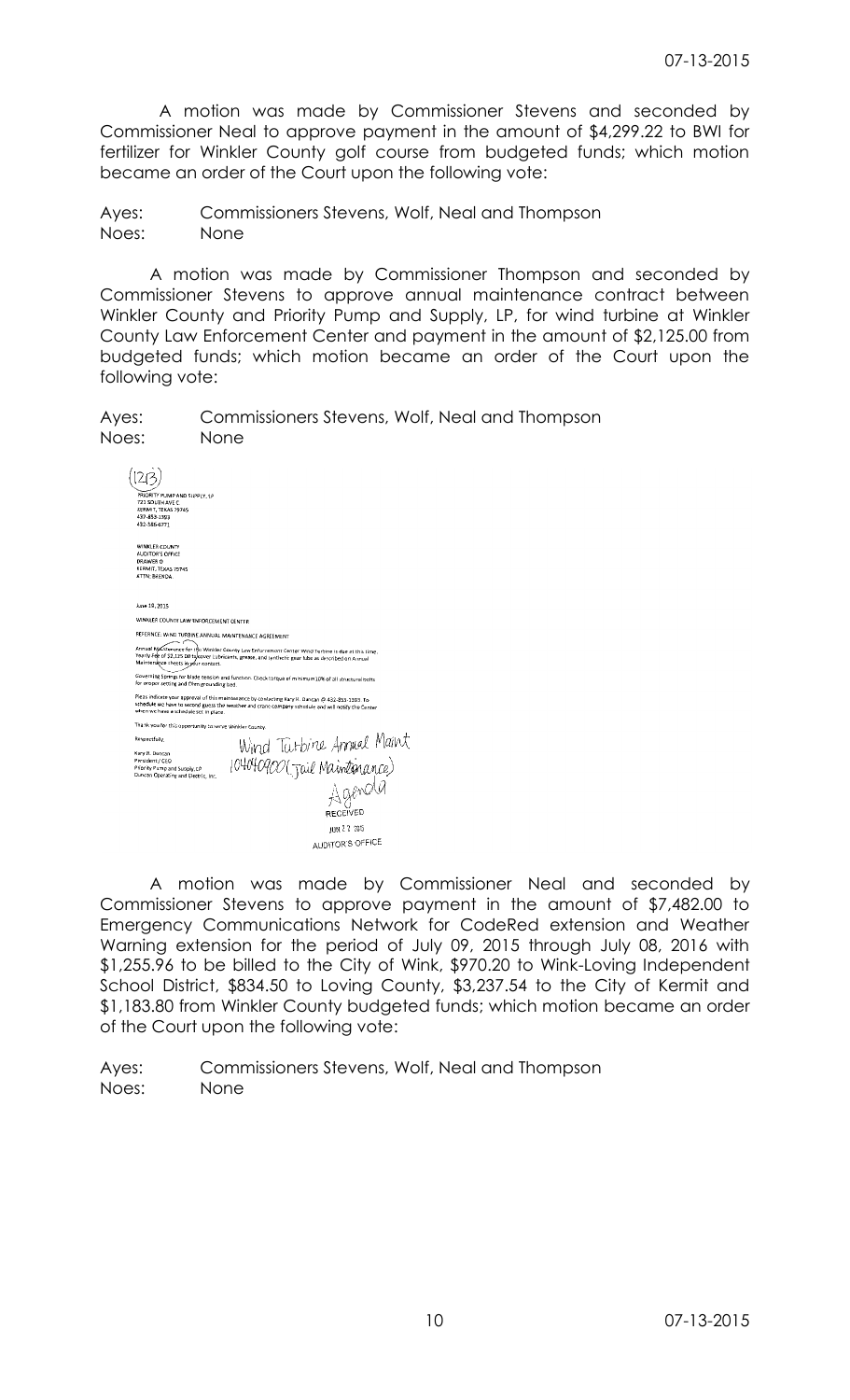# 07-13-2015

| EMERGENCY<br>ECI<br>COMMUNICATIONS<br>Network                                                                                 |               | <b>INVOICE</b>                                       |  |  |
|-------------------------------------------------------------------------------------------------------------------------------|---------------|------------------------------------------------------|--|--|
| Emergency Communications Network, LLC                                                                                         |               | INVOICE #: ECN-020171<br>DATE: 06/23/2015            |  |  |
| 780 West Granada Boutevard, Suite 200<br>Ormond Beach, FL 32174<br>Phone 386-676-6294 Pax                                     |               |                                                      |  |  |
| <b>BILL</b><br>Winkler County, TX<br>TO:<br><b>Accounts Pavable</b><br><b>Charles Worf</b><br>PD Drawer Y<br>Kernst, TX 79745 |               |                                                      |  |  |
| <b>REFERENCE #</b>                                                                                                            | <b>ALCAND</b> | PAYMENT TERMS                                        |  |  |
|                                                                                                                               |               | Due on receipt                                       |  |  |
|                                                                                                                               | DELCRIPTION   | ANDUNT                                               |  |  |
|                                                                                                                               |               |                                                      |  |  |
| CodeRED extension for 07/09/2015 07/08/2016<br>CodeRFD Weathor Warning extension for 07/09/2015 - 07/08/2016                  |               | <b>SUBTOTAL</b><br><b>TDTAL</b>                      |  |  |
|                                                                                                                               |               |                                                      |  |  |
|                                                                                                                               |               |                                                      |  |  |
|                                                                                                                               |               |                                                      |  |  |
| RECEIVED<br><b>JUN 29 2015</b>                                                                                                |               | \$5,513.00<br>\$1,969.00<br>\$7,482.00<br>\$7,482.00 |  |  |

A motion was made by Commissioner Wolf and seconded by Commissioner Neal to approve contract proposal from Tyler Technologies to pull historical data for Sheriff's Office in the amount of \$19,458.00 from contingency funds and authorize County Judge to sign contract proposal; which motion became an order of the Court upon the following vote: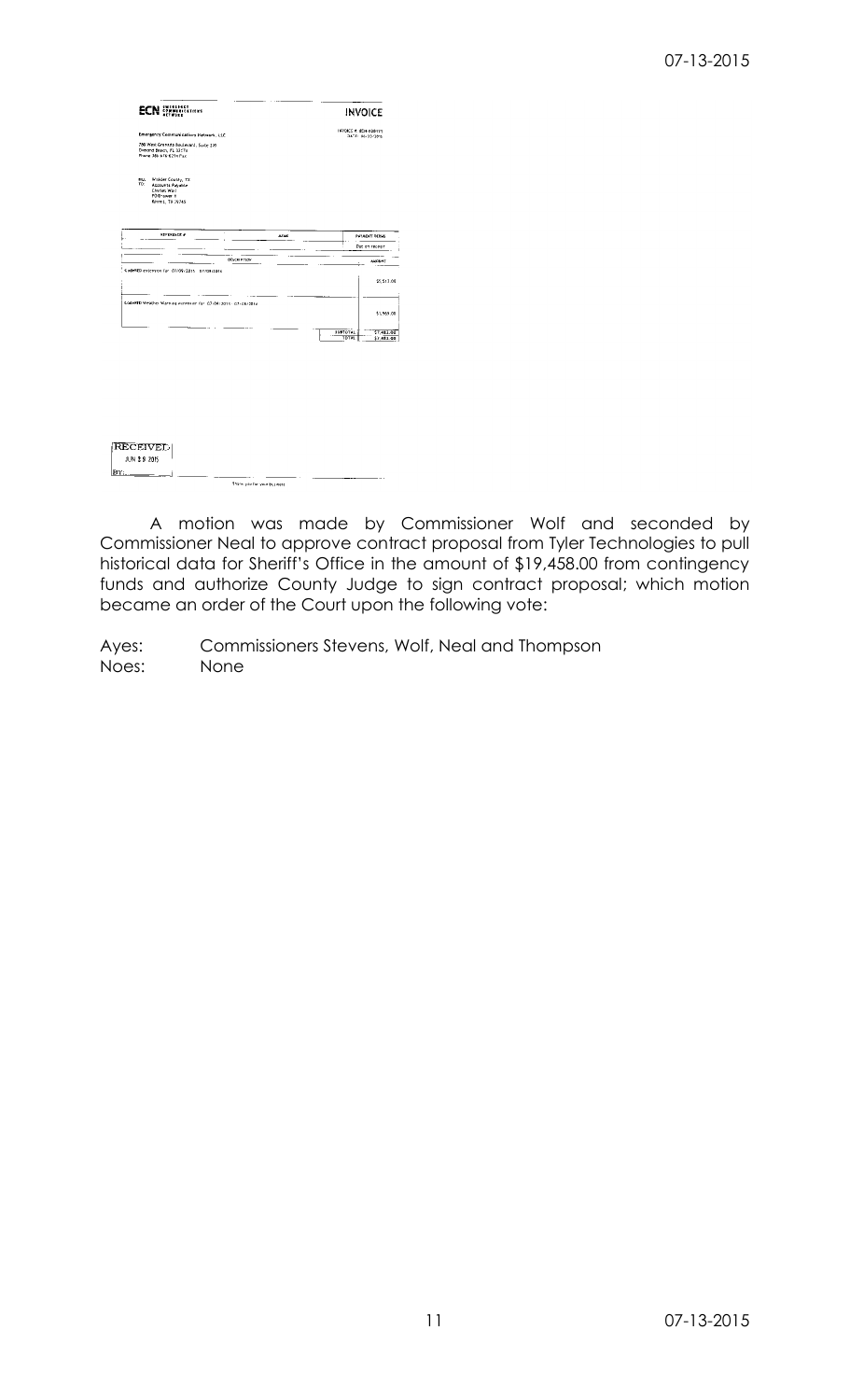Annual Cost

 $\frac{3}{2}$  $\frac{15,280}{16,560}$ 

|                                                                                       |                                                                                                                                                                                                                                                                       |                                                                                                                                                                           | <b>Investment Summary</b><br>Winder County Sneriff Proposal<br>Annual Cost<br>Products $\left\{ \ldots, \ldots, \ldots, \ldots, \ldots \right\}$<br>Rof Brent<br><b>Salarita</b><br>No additional user nest<br><b>License Fees</b> |
|---------------------------------------------------------------------------------------|-----------------------------------------------------------------------------------------------------------------------------------------------------------------------------------------------------------------------------------------------------------------------|---------------------------------------------------------------------------------------------------------------------------------------------------------------------------|------------------------------------------------------------------------------------------------------------------------------------------------------------------------------------------------------------------------------------|
|                                                                                       | er<br>technologies                                                                                                                                                                                                                                                    | Services Cost<br>$\sim$ $\sim$<br>Services<br>service and the contract company of the company of the<br>Project Services<br>Technical Services<br>Implementation Services |                                                                                                                                                                                                                                    |
|                                                                                       | Proposal<br>AQUATE Fort students sofart, price<br>Presence to Winkfer County Sheriff                                                                                                                                                                                  |                                                                                                                                                                           | Services<br>Estimated Travel Costs<br><b>Total Services Cost</b>                                                                                                                                                                   |
|                                                                                       | Kermit, TX<br>Proposed Date: Index F.D., 2015.<br>Superinted by Third is in Share and<br>PER TECHNOLOGIES INC<br>COURTS & HISTORIC SOLUTIONS.<br>6500 listen Sunat Kurkens, Sinter Ltd.<br>Plann Texts (1095)<br>1213144-1390<br>stagic e steliti granyi, co si contr |                                                                                                                                                                           |                                                                                                                                                                                                                                    |
|                                                                                       |                                                                                                                                                                                                                                                                       |                                                                                                                                                                           | "vier "estiminaties Proposal                                                                                                                                                                                                       |
| <b>Protessional Services</b><br>Withfield County Sheeth Rous, Lan<br>Project Services |                                                                                                                                                                                                                                                                       | ∙ुं. tyler<br><b>TORON HOLD STATE</b>                                                                                                                                     | Assumptions and Notes<br>2 Journ Equatic Maint Faquity 4.<br><b>Project Assumptions</b><br>$\sim$                                                                                                                                  |
| <b>Project Management</b><br>Estimated Durat an of Project (Member                    | Months<br><b>PM Bedischen</b><br>-11<br><b>un</b>                                                                                                                                                                                                                     | Tabel in Mite barris                                                                                                                                                      | Project Management, Schedule, etc.<br>The project management being exiliated in this proposal assume the peopositional                                                                                                             |
| Data Conversion<br>Number of Catherina views                                          | Number.<br><b>Hourt Per Cars</b>                                                                                                                                                                                                                                      | Total Conversion (Hosts)                                                                                                                                                  | Data Conversion<br>contract the                                                                                                                                                                                                    |
| Federal Spreag<br><b>Contract</b><br>Dealomer:                                        | <b>Sales And State</b><br>$\sim$ 100 $\mu$                                                                                                                                                                                                                            | Adovator for Technical Services (Hours)                                                                                                                                   | Fris dioposal zusames NO data conversion<br><b>Technical Services</b><br><b>Robert County</b><br>Mo specific castom cations are currently requested.                                                                               |
| implementation Services by D <sup>16</sup> ce (in Days)                               |                                                                                                                                                                                                                                                                       |                                                                                                                                                                           | Equipment<br>The Client wA crowdr all Fardware, workstations, peripheral eco-period, and Third I                                                                                                                                   |
| office/Consent Department<br>Odessey Law Enforcement                                  | A of<br>-neuro<br>Se-tref.<br>Users<br>.958.<br>Situa & Config<br>Trasme<br>Ashtente<br>$\mathbf{r}$<br>$\overline{\phantom{a}}$<br>2.0<br>15.0                                                                                                                       | formato<br>Total Dass<br>$-\frac{1}{2}$<br>13.6                                                                                                                           | Implementation Assumptions<br>$\alpha$ , $\beta$ , $\beta$<br>$\sim$<br>$\alpha$ - $\alpha$ - $\alpha$                                                                                                                             |

|                                                         |                              |        |                                 |                                  |                            |                          | The p         |
|---------------------------------------------------------|------------------------------|--------|---------------------------------|----------------------------------|----------------------------|--------------------------|---------------|
|                                                         |                              |        |                                 |                                  |                            |                          | whe           |
|                                                         |                              |        |                                 |                                  |                            |                          | <b>TOESN</b>  |
|                                                         |                              |        |                                 |                                  |                            |                          | <b>This</b>   |
|                                                         |                              |        |                                 |                                  |                            |                          | sagin         |
|                                                         |                              |        |                                 |                                  |                            |                          | work          |
|                                                         |                              |        |                                 |                                  |                            |                          | conce         |
|                                                         |                              |        |                                 |                                  |                            |                          | Tas p         |
| <b>Total Days</b>                                       |                              |        | ÷.<br>---<br><b>SILVER</b>      | 20                               | 50<br>$.1$ .               | 13.6                     | more          |
| by Activity                                             |                              |        |                                 |                                  |                            |                          | This p        |
| - 1                                                     |                              |        | ×.                              | $\cdots$                         | ٠                          |                          | on sn         |
| Project Services<br>×                                   | $\sim$ $\sim$<br><b>A</b> 10 | 298    | ×.                              | <b>Configurer</b>                | <b>Relative</b><br>$\sim$  | Cust.                    | This p        |
| Project filteragement                                   |                              | J.     |                                 | ×.                               | 169.00                     | 1,285<br>-5              | note          |
| Subtotal - Project Senages                              |                              |        |                                 | 8<br>$\cdots$                    |                            | 츠<br>1,240<br>$\sim$ 4.4 |               |
|                                                         |                              |        |                                 |                                  |                            |                          | Trave         |
| Technical Services<br>$\mathbf{r}$<br><b>Designment</b> | $\cdots$                     | Days   | ٠                               | Hours                            | <b>Relevenizati</b>        | <b>Cove</b>              | $C_{\rm eff}$ |
| Subtotal - Technical Services                           |                              | ß,     |                                 |                                  | 150.00 \$                  | $\sim$ $-$               | LS C.         |
|                                                         |                              |        |                                 | <b>All Commercial Commercial</b> |                            | Ξ<br><b>Surface</b>      |               |
| intelementation Services                                |                              | 2015   |                                 | <b>Incurre</b>                   | Rote/Host                  | Cast.                    |               |
| Sushiss Plate & Revew                                   |                              | $\sim$ | <b>CONTRACTOR</b> COMPANY CONTR | ٠                                | $-0.000$<br>150.03 \$      | $-11.1$                  |               |
| Setup, Configuration & Co-sulting                       |                              | 5.00   |                                 | 40                               | 15000 \$                   | 5,000                    |               |
| in tell Training                                        |                              | 2.00   |                                 | 16                               | 145.03 \$                  | 7,320                    |               |
| Golden Assets top                                       |                              | $5.06$ |                                 | 43                               | 145.00 \$                  | 5,500                    |               |
| Fellowup Training                                       |                              | 1.35   |                                 | ٠                                | 145 Ou 5                   | 1.160                    |               |
| Subtutul - Implementation Services                      |                              |        |                                 | ٠<br>114                         |                            | $\sim$<br>$\cdots$<br>¢  |               |
|                                                         |                              |        |                                 |                                  |                            | $-2288$<br>-             |               |
|                                                         |                              |        |                                 |                                  |                            |                          |               |
| ainct Services                                          |                              |        |                                 |                                  | MOUT<br>$\alpha = -\alpha$ | Terras, Cast             |               |
|                                                         |                              |        |                                 | 312                              |                            | š.<br>16.560             |               |
|                                                         |                              |        |                                 |                                  |                            |                          |               |
|                                                         |                              |        |                                 |                                  |                            |                          |               |
|                                                         |                              |        |                                 |                                  |                            |                          |               |
|                                                         |                              |        |                                 |                                  |                            |                          |               |

.<br>Teo festereara Fissual

| issumptions and Notes<br>tvler<br>Concert Frank March Happard                                                                                                                                                                     |
|-----------------------------------------------------------------------------------------------------------------------------------------------------------------------------------------------------------------------------------|
| reinet Assumations<br>Processi hard land to their                                                                                                                                                                                 |
| Project Management, Schedule, etc.<br>The company of the company company company when the company                                                                                                                                 |
| The project massagement of notes included in this produce assume the peopled duration with high level around prorective                                                                                                           |
| <b>Data Conversion</b><br>Fris dipposal zusames NO data conversion                                                                                                                                                                |
| Technical Services                                                                                                                                                                                                                |
| No see du rigalitimisations are current sintosected.                                                                                                                                                                              |
| Equipment<br>The Client will crowde all hardware, workstations, peripheral eco-penent, and Third Party Software recurred to run Dows to Online                                                                                    |
| nolementation Assumptions<br>.<br><b>Contract Contract</b>                                                                                                                                                                        |
| Configuration, Training, and Go-Live Assistance<br>The proposal includes specific time for Tyler and yets and transers to assist the Client with configuration of the system.                                                     |
| which includes antining security, tetting up code lick ex, and defining system hengandrand business rules. This activity                                                                                                          |
| resures sendount participation by Clear network-                                                                                                                                                                                  |
| This proposal includes a serioric windust of training term. Training will be performed in a cassroom sitting using                                                                                                                |
| facilities and consument provided by client such that each participant can have hands on access to a computer                                                                                                                     |
| workstation during training. Thereby classes will have no more than a participants per instructor. Therefore is<br>concurred during hoursel basiness hours.                                                                       |
| This proposal assumes that remed a braining is those place is no light reaming knowagement System and additional.                                                                                                                 |
| more complex husiness process training will take plane in an extractor-edictasymom environment                                                                                                                                    |
| This proposal includes a specific amount of time for on site go live assistance and following the ning. Additional                                                                                                                |
| no anticarring and assistance can be purmased at Tyre's University of hourly rate.                                                                                                                                                |
| This proposal assumes only specific remporteries or Ddyssey Law Enforcement will be configured and grave orige Wink or Ceuvily's<br>need to pererate the following reports, UCA 15, UCA 16, Tier 1 and 2 help Observation Reports |
| Travel                                                                                                                                                                                                                            |
| Clent a line mourse Taset for actual and reasonable travel espenses, at least the rates specified by the<br>LS Course Services Administration                                                                                     |

A motion was made by Commissioner Thompson and seconded by Commissioner Wolf to approve the replacement of Commissioners' Courtroom carpet in an amount not to exceed \$10,000.00 from committed funds; which motion became an order of the Court upon the following vote:

 $\hat{\gamma}_{\rm eff}$  and compared a point

Ayes: Commissioners Stevens, Wolf, Neal and Thompson Noes: None

A motion was made by Commissioner Thompson and seconded by Commissioner Neal to approve three (3) year contract for County wide electricity with Direct Energy Business, LLC; which motion became an order of the Court upon the following vote: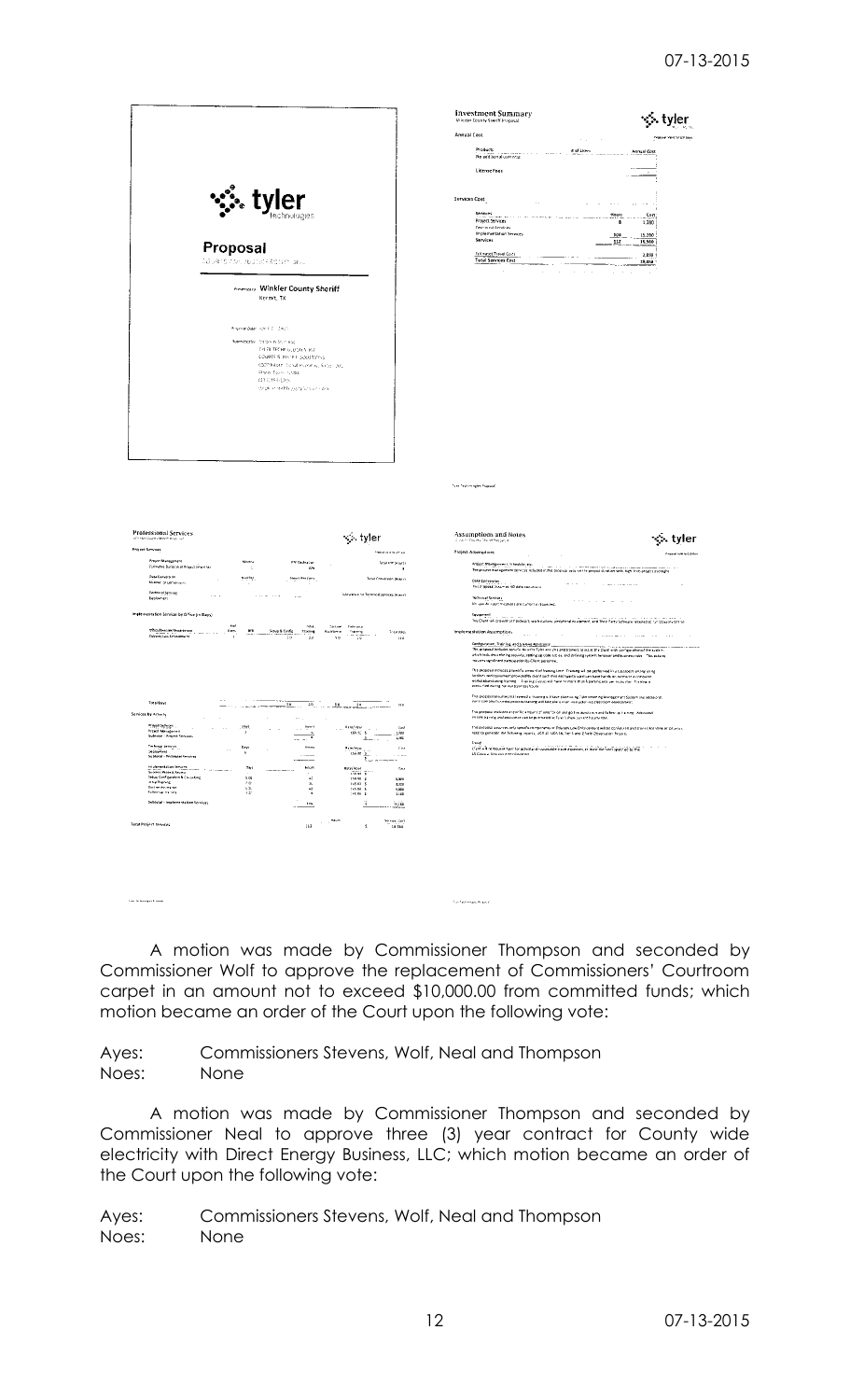| TASB/Direct Energy Renewal Rates                                                                                                                                                         |              |                                                                                                                                                                                                                                                                                                                                                                                                              |                  |
|------------------------------------------------------------------------------------------------------------------------------------------------------------------------------------------|--------------|--------------------------------------------------------------------------------------------------------------------------------------------------------------------------------------------------------------------------------------------------------------------------------------------------------------------------------------------------------------------------------------------------------------|------------------|
|                                                                                                                                                                                          |              |                                                                                                                                                                                                                                                                                                                                                                                                              |                  |
| From: Simpson, Danielle                                                                                                                                                                  |              |                                                                                                                                                                                                                                                                                                                                                                                                              |                  |
| Sent: Tue, Jul 7, 2015 at 3,44 pm                                                                                                                                                        |              |                                                                                                                                                                                                                                                                                                                                                                                                              |                  |
| fo:                                                                                                                                                                                      |              | jeanna.wilnehn@co.winkler.br.us, Charles.wolf@co.winkler.bc.us                                                                                                                                                                                                                                                                                                                                               |                  |
| Cc:<br>Simpson, Danielle, Schootz, Erin                                                                                                                                                  |              |                                                                                                                                                                                                                                                                                                                                                                                                              |                  |
|                                                                                                                                                                                          |              |                                                                                                                                                                                                                                                                                                                                                                                                              |                  |
|                                                                                                                                                                                          |              | . Image001.png (1.1 KB) = . mage002.png (1.1 KB) = . image003.png (1.1 KB) = . image004.png (1.2 KB)                                                                                                                                                                                                                                                                                                         |                  |
|                                                                                                                                                                                          |              | mage005.png (< 1 KB) = image006.png (< 1 KB) = price matrix 7.7 (5.xlsx (51.6 KB) = Download all                                                                                                                                                                                                                                                                                                             |                  |
| Hello Team Winkler.                                                                                                                                                                      |              |                                                                                                                                                                                                                                                                                                                                                                                                              |                  |
|                                                                                                                                                                                          |              | It was great chatting with y'all once again. I have your refreshed prices to use for your meeting on<br>Monday. As you can see the prices actually came down a bit more than when I showed y'all last month.<br>Shocking that in the middle of summer our rates actually look this good. This is a great idea of what you<br>would be able to lock in at next week if your board would like to move forward. |                  |
| Tet me know if you have any questions. Have a great evening!                                                                                                                             |              |                                                                                                                                                                                                                                                                                                                                                                                                              |                  |
|                                                                                                                                                                                          |              |                                                                                                                                                                                                                                                                                                                                                                                                              |                  |
| County of Winkler                                                                                                                                                                        |              |                                                                                                                                                                                                                                                                                                                                                                                                              |                  |
|                                                                                                                                                                                          |              |                                                                                                                                                                                                                                                                                                                                                                                                              |                  |
| Date:                                                                                                                                                                                    | 77/2015      |                                                                                                                                                                                                                                                                                                                                                                                                              |                  |
| <b>Contract Start Date:</b>                                                                                                                                                              | Jun 17       |                                                                                                                                                                                                                                                                                                                                                                                                              |                  |
| Current Contract Rate:                                                                                                                                                                   | 0.05822      |                                                                                                                                                                                                                                                                                                                                                                                                              |                  |
| Current Annual Spend:<br>Projected Annual Usage:                                                                                                                                         | \$169,711.30 |                                                                                                                                                                                                                                                                                                                                                                                                              |                  |
|                                                                                                                                                                                          | 2,915,000    |                                                                                                                                                                                                                                                                                                                                                                                                              |                  |
|                                                                                                                                                                                          |              |                                                                                                                                                                                                                                                                                                                                                                                                              |                  |
| 12 Months                                                                                                                                                                                | \$0.04463    | 12 Month Annual Estimated                                                                                                                                                                                                                                                                                                                                                                                    | \$39,614.85      |
| 24 Months                                                                                                                                                                                | \$0.04510    | Savings                                                                                                                                                                                                                                                                                                                                                                                                      |                  |
|                                                                                                                                                                                          |              | 24 month Annual Estimated<br>Savings                                                                                                                                                                                                                                                                                                                                                                         | \$38,244.80      |
| 36 Months                                                                                                                                                                                | \$0.04557    | <b>36 month Annual Estimated</b>                                                                                                                                                                                                                                                                                                                                                                             |                  |
|                                                                                                                                                                                          |              | Savings                                                                                                                                                                                                                                                                                                                                                                                                      | \$36.874.75      |
|                                                                                                                                                                                          |              |                                                                                                                                                                                                                                                                                                                                                                                                              |                  |
|                                                                                                                                                                                          |              |                                                                                                                                                                                                                                                                                                                                                                                                              |                  |
|                                                                                                                                                                                          |              |                                                                                                                                                                                                                                                                                                                                                                                                              |                  |
| Thanks.<br>Danielle Simpson<br>Direct Energy<br>Senior Business Development Manager<br>972-342-5316<br>fax 377-715-5478<br>909 Lake Carolyn Parkway<br>Suite 1020<br>Irving, Texas 75039 |              |                                                                                                                                                                                                                                                                                                                                                                                                              |                  |
| ជាលីអសិតឆ                                                                                                                                                                                |              |                                                                                                                                                                                                                                                                                                                                                                                                              |                  |
|                                                                                                                                                                                          |              |                                                                                                                                                                                                                                                                                                                                                                                                              | 7/7/2015 3:50 PM |

A motion was made by Commissioner Neal and seconded by Commissioner Thompson to approve budget amendment in the amount of \$20,000.00 for Sheriff's Office overtime from committed funds; which motion became an order of the Court upon the following vote:

Ayes: Commissioners Stevens, Wolf, Neal and Thompson Noes: None

At this time the Court heard Sheriff's presentation of Annual Jail Report from Texas Commission on Jail Standards.

|                                                                                                   | <b>TEXAS COMMISSION ON JAIL STANDARDS</b>                                                                                                                                                                                                                                                                                                                                                                         |                                                                                                                                                     |
|---------------------------------------------------------------------------------------------------|-------------------------------------------------------------------------------------------------------------------------------------------------------------------------------------------------------------------------------------------------------------------------------------------------------------------------------------------------------------------------------------------------------------------|-----------------------------------------------------------------------------------------------------------------------------------------------------|
| <b>EXECUTIVE DIRECTOR</b><br><b>Brandon S. Wood</b>                                               |                                                                                                                                                                                                                                                                                                                                                                                                                   | P.O. Box 12985<br><b>Austin, Texas 76711</b><br>Vaice: (\$121463-5505<br>Fax: (512) 463-3185<br>http://www.krs.state.tr us<br>info@tcjs.state.tx.us |
| June 25, 2015                                                                                     |                                                                                                                                                                                                                                                                                                                                                                                                                   |                                                                                                                                                     |
| Sheriff George Keely<br>Winkler County Sheriff's Office<br>P. O. Box 860<br>Kermit, TX 79745-0860 |                                                                                                                                                                                                                                                                                                                                                                                                                   |                                                                                                                                                     |
| Dear Sheriff Keely,                                                                               |                                                                                                                                                                                                                                                                                                                                                                                                                   |                                                                                                                                                     |
|                                                                                                   | The Texas Commission on Jail Standards wishes to acknowledge the excellent work of the Winkler County<br>Sheriff's Office with a Certificate of Complumee for the Winkler County Jail. The most recent inspection of<br>your facility on June 24, 2015 by Texas Commission on Jail Standards Inspector Phillip Bosquez has<br>demonstrated that your facility is in compliance with Texas Minimum Jail Standards. |                                                                                                                                                     |
| secure, and sanitary facility.                                                                    | The Certificate of Compliance demonstrates your outstanding leadership and the diligent work of your staff<br>in complying with minimum jail standards. In addition, this achievement is a direct result of your office's<br>commitment to excellence and is an example of dedication and professionalism in maintaining a safe.                                                                                  |                                                                                                                                                     |
|                                                                                                   | Providing the essential budgetary support for jail operations is also imperative to achieving compliance, so<br>let me also congratulate the Winkler County Commissioners' Court for their vital support of jail operations.                                                                                                                                                                                      |                                                                                                                                                     |
| Jail Standards.                                                                                   | The citizens of Winkler County should be proud of your combined efforts, as is the Texas Commission on                                                                                                                                                                                                                                                                                                            |                                                                                                                                                     |
| Respectfully.                                                                                     |                                                                                                                                                                                                                                                                                                                                                                                                                   |                                                                                                                                                     |
| andon S. Wood<br>Executive Director<br>вw∧ь <sup>∰</sup>                                          |                                                                                                                                                                                                                                                                                                                                                                                                                   |                                                                                                                                                     |
| Judge Charles Wolf, Winkler County<br>cc:                                                         |                                                                                                                                                                                                                                                                                                                                                                                                                   |                                                                                                                                                     |
|                                                                                                   |                                                                                                                                                                                                                                                                                                                                                                                                                   | RECEIVED<br>JUN 2.9 2015                                                                                                                            |
| Statego Gaser, Abliene, Vice Chair<br>Ireon A. Armendertz, Austin<br>Jerry W. Lowry, New Caney    | Sheriff Dennis D. Wilson, Groesbeck<br>Shervill Gery Paymer, Mid. and                                                                                                                                                                                                                                                                                                                                             | Or. Michael M. Seare, M.D., novition<br>Larry's May, Sweetwater<br>Alan (L. Cam, Cambage                                                            |

A motion was made by Commissioner Neal and seconded by Commissioner Thompson to approve Winkler County Rural Health Clinic construction change order with Level 5 for ff&e in the amount of \$825.00 from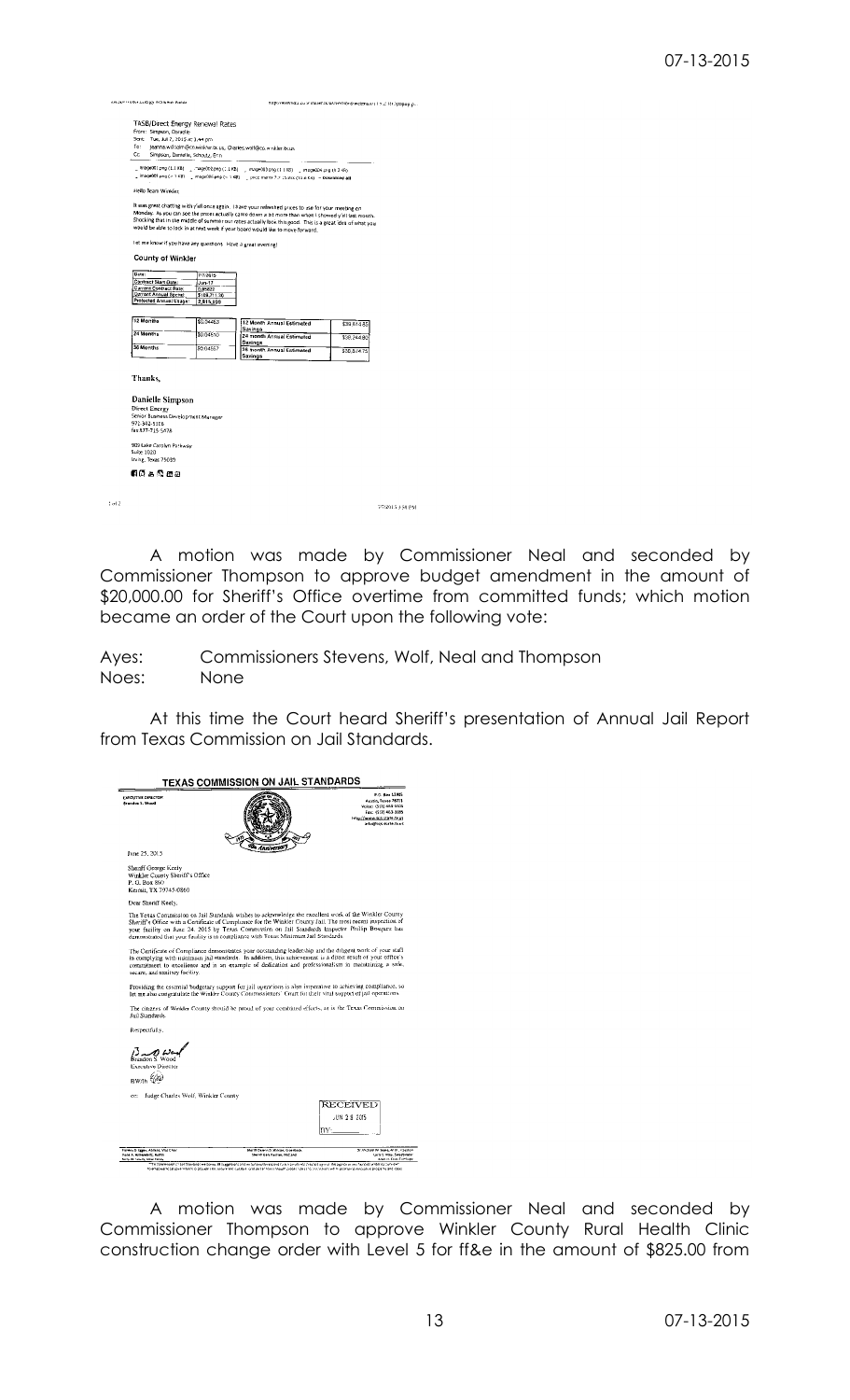budgeted funds; which motion became an order of the Court upon the following vote:

Ayes: Commissioners Stevens, Wolf, Neal and Thompson Noes: None

A motion was made by Commissioner Thompson and seconded by Commissioner Stevens to receive the following Monthly Reports from County Officials of fees earned and collected for the month of June, 2015:

|                                                  |                   | MONTHLY REPORTS |                    |                |
|--------------------------------------------------|-------------------|-----------------|--------------------|----------------|
| For the Month of                                 | J <i>une 2014</i> |                 |                    |                |
|                                                  |                   |                 | Date               | Amount         |
| Tommy Duckworth, Co Attorney Fee 50.00 Hot Check |                   |                 | Received<br> ⊥ ( ↓ |                |
|                                                  |                   |                 |                    | 82.OC          |
|                                                  |                   |                 |                    |                |
|                                                  |                   |                 |                    |                |
|                                                  |                   |                 |                    |                |
|                                                  |                   |                 |                    |                |
|                                                  |                   |                 |                    | \$15,498.      |
|                                                  |                   |                 |                    | \$1435.9       |
|                                                  |                   |                 |                    |                |
|                                                  |                   |                 |                    |                |
| Robbie Wolf, Commissioner Precinct #2            |                   |                 |                    |                |
| Randy Neal, Commissioner Precinct #3             |                   |                 |                    |                |
|                                                  |                   |                 |                    |                |
|                                                  |                   |                 |                    |                |
|                                                  |                   |                 | $7 - 3 \cdot 14$   | \$1,361,703.42 |
| Lee Wilson, Constable Pct # 2                    |                   |                 |                    |                |
|                                                  |                   |                 |                    |                |

which motion became an order of the Court upon the following vote:

Ayes: Commissioners Stevens, Wolf Neal and Thompson Noes: None

There were no line item adjustment(s) or budget amendment(s) for the Court to consider at this time.

At this time the Court entered into Budget Workshop until 11:15 o'clock A.M., at which time the Court recessed until Tuesday, July 14, 2015 at 9:00 o'clock A.M.

At 9:00 o'clock A.M. on Tuesday, July 15, 2015, the Court reconvened and entered into Budget Workshop.